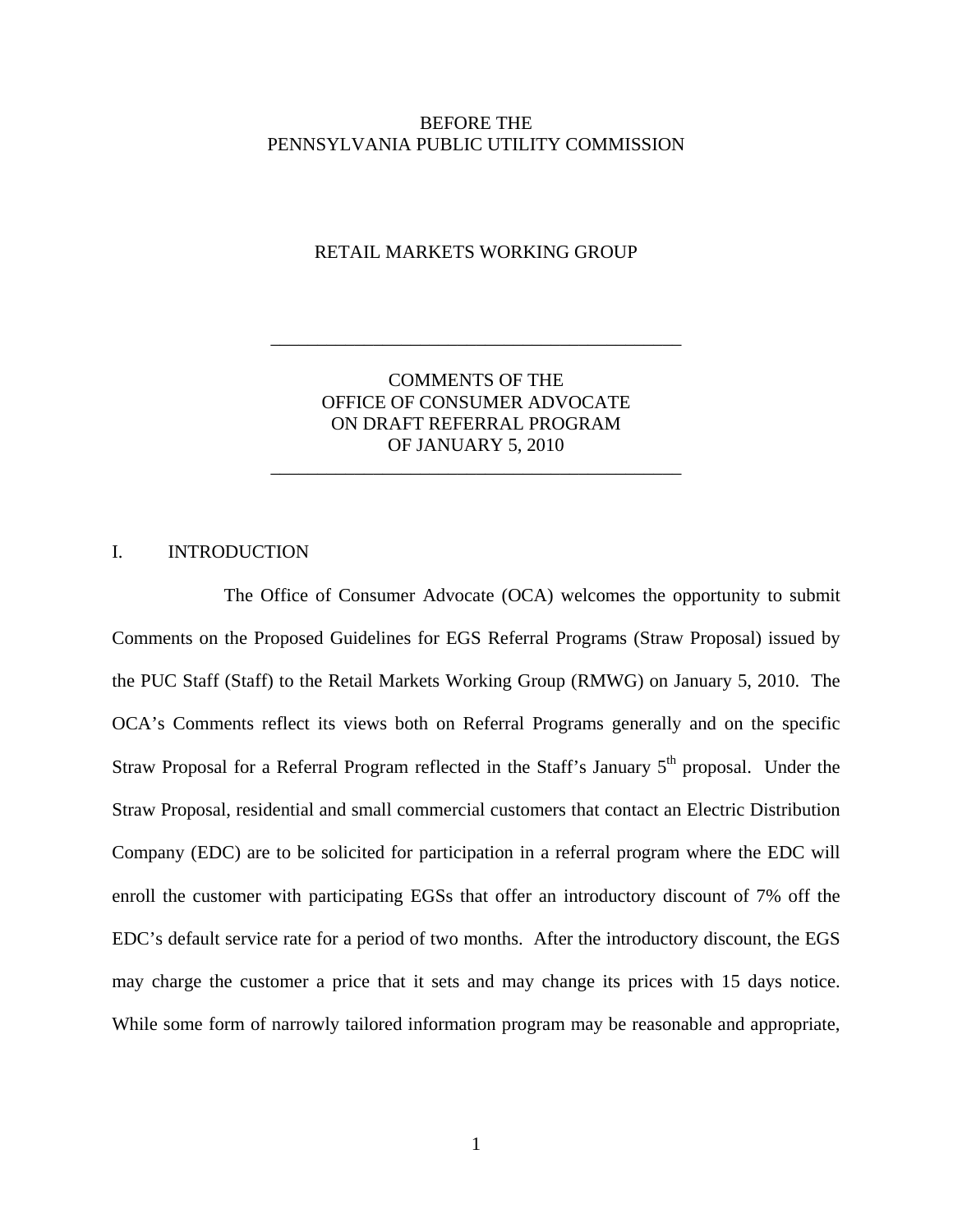the OCA strongly urges that the program contained in the Straw Proposal with "teaser" prices and requirements on EDCs to solicit and enroll customers not be entertained by the RMWG.

 In general, it is the OCA's view that electric generation suppliers (EGSs) carry the primary role and responsibility for attracting customers to their specific products and services. The EGS has various means to make its products and services known to customers, through advertising, press releases, website postings, and the like. In contrast, the role of the electric distribution company (EDC) should be one of an unbiased provider of information to and educator of its customers about customer choice, including how to make an informed choice. The OCA submits that it is critical that the role of the EDC not be intertwined with the advertising and marketing of EGS products and services. Resulting customer confusion, complaints and dissatisfaction could quickly derail all efforts at fully educating customers or encouraging customers to consider choice. The role of the customer, then, is to consider the education, information and advertising presented and to make an informed choice. That choice, based on the customer's own circumstances, could be to choose an EGS that is offering pricing or services that meet their needs, to choose to remain with the default service provider, or to do nothing at all.

 Within these parameters, if it is necessary, tailored customer information programs could be developed to try to assist in encouraging customers to make a choice and to facilitate that choice. The goal of these programs should not be to make a choice for the customer, but to make it as easy as possible for the customer to obtain the necessary information and respond to that information. The Straw Proposal put forth for the consideration of the Retail Market Working Group (RMWG), however, falls far outside of these parameters. The Proposal places the EDC into the role of performing EGS functions, including the solicitation of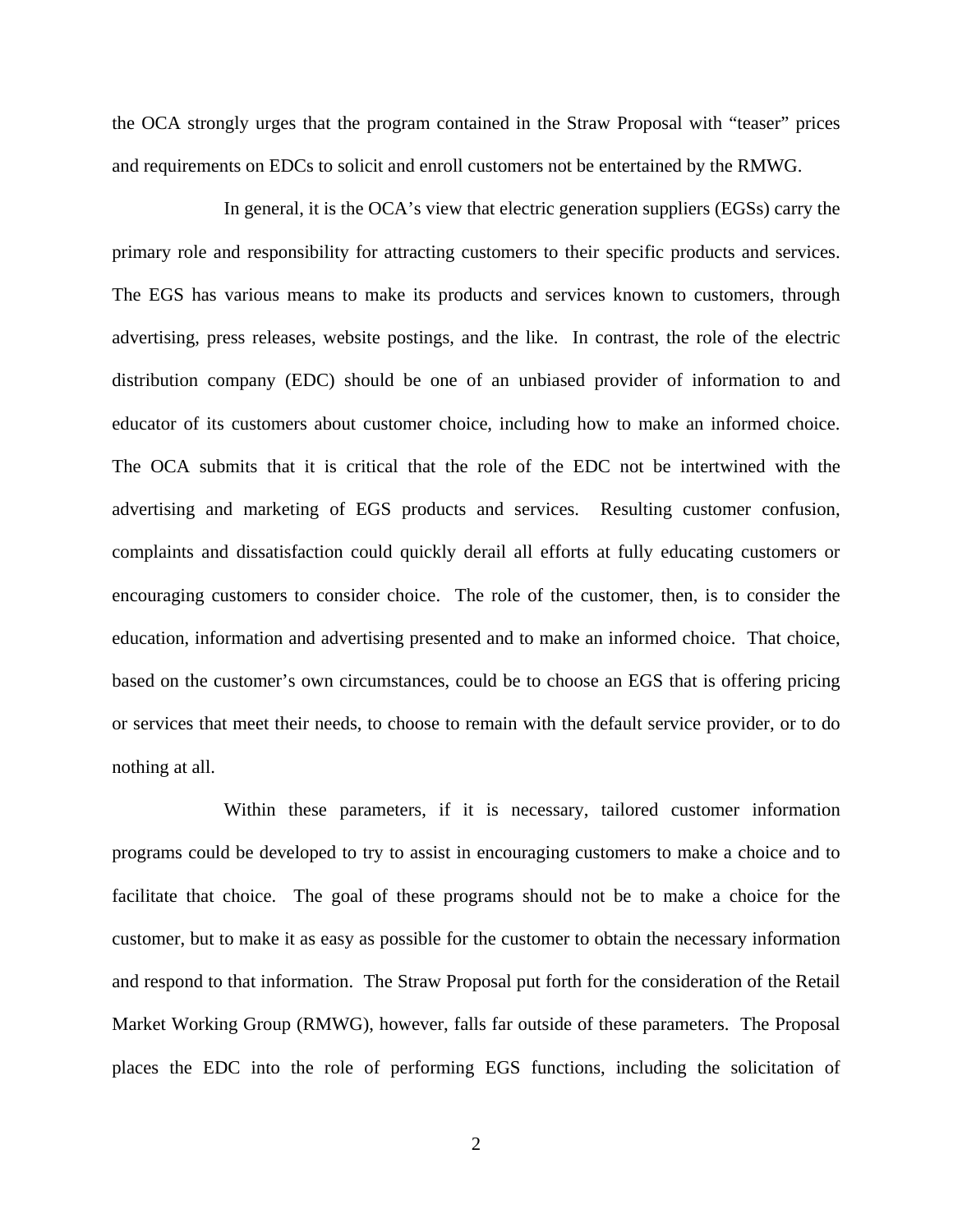customers, rather than allowing the EDC to serve its role of providing education and information. Moreover, the Straw Proposal is inconsistent with the Commission's regulations regarding customer choice and switching of suppliers, and could impose additional costs on all customers with no demonstrated benefit. In the OCA's view, the Straw Proposal should be set aside and the RMWG efforts should be focused on a directed customer information program that is consistent with the roles identified above, the Commission's regulations, and the principles of competitive markets.

#### II. GENERAL COMMENTS

# A. Experience With Referral Programs Should Be Considered In Determining A Cost-Effective And Reasonable Approach

Customer referral programs have been implemented, specifically in New York, but have not resulted in significantly more shopping by residential customers than what has been achieved in states that have not implemented such programs. Before considering the development of a program, particularly the type of program considered in the Straw Proposal, and before seeking to impose additional costs on customers, the RMWG should consider the experience in both Pennsylvania and other states.

 In Pennsylvania, approximately 16.9% of PPL Electric's residential customers have switched to an EGS as of January 16, 2010. Additionally, in Duquesne Light Company's service territory, which has been out from under its generation rate cap for some time, about 20% of residential customers are currently served by an EGS. There has been no Referral Program in either service territory but there has been this high level of customer choice activity. While EGSs may question whether switching rates of around 20% is "high" for residential customers,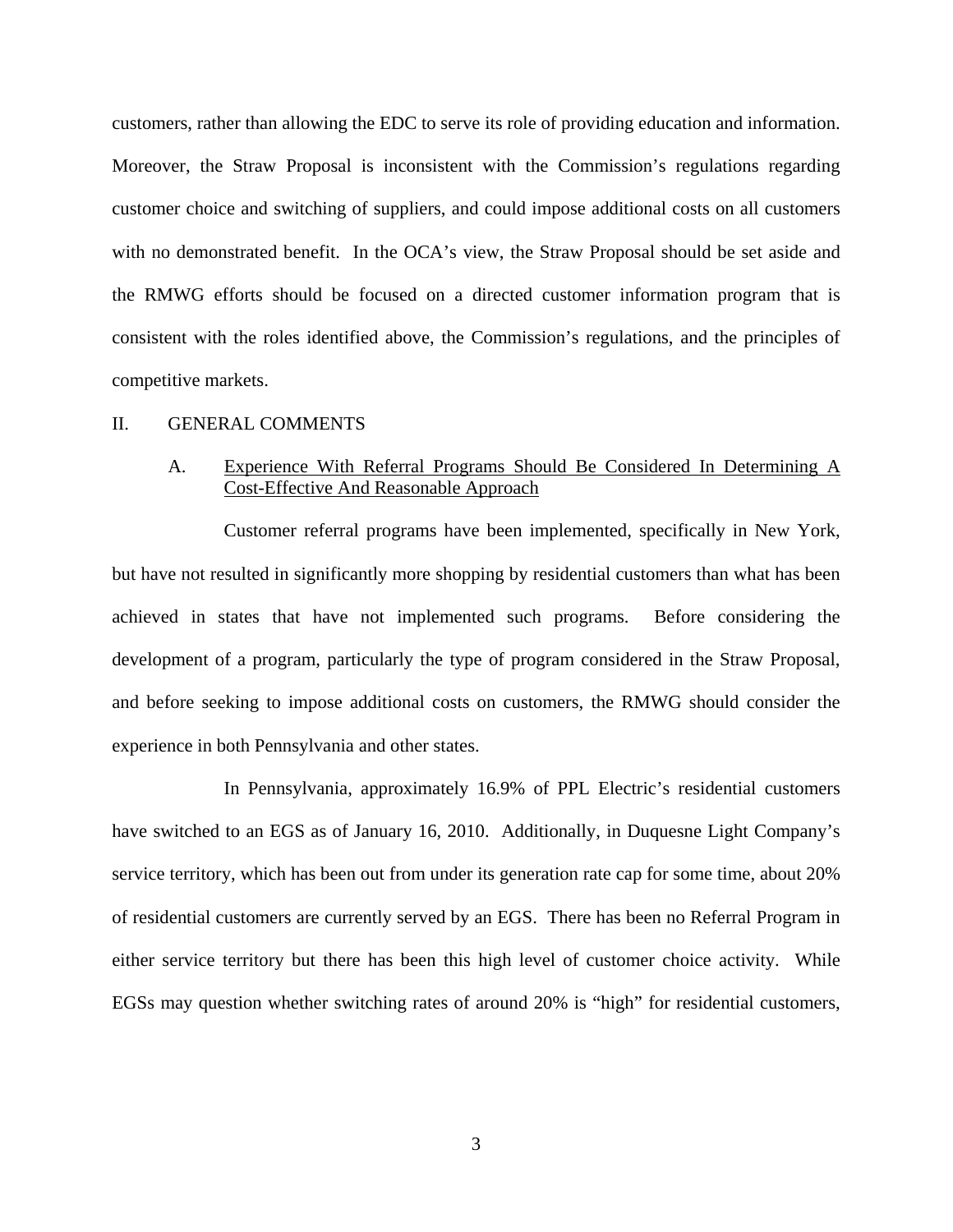the OCA submits that for residential customers this represents significant choice activity that is in line with or exceeds activity in most other states.<sup>1</sup>

 In New York, many of the EDCs operate, or have operated referral programs for several years. While there is no published source that summarizes the details and costs associated with these programs, it appears that at least several New York utilities operate programs that offer to enroll customers in the utility's referral program and then allow the customer to specifically select an EGS or be assigned an EGS at random. Furthermore, offering an introductory 7% discount for at least two months is typical.<sup>2</sup> It would useful to obtain additional details on the New York utility disclosure obligations under these programs, whether certain contract terms are mandated, and the costs incurred to implement these programs and whether these costs are imposed on the utility's ratepayers.

 Even with these referral programs in place, the statewide migration to alternative suppliers by residential customers has risen very slowly since 2007, from approximately 14% to approximately 16% as of January 2009.<sup>3</sup> The switching rate varies among the various electric utilities in New York, reflecting other factors that impact customer switching or migration rates in New York.<sup>4</sup> For example, Consolidated Edison's residential migration rate is 17.9% as of January 2009 even with a well advertised referral program that offers a 7% discount for two

1

<sup>1</sup> The only state that shows a higher level of residential customers being served by alternative providers is Texas. Texas, however, has followed a different restructuring model where there is no default service provider.

<sup>2</sup> See, e.g., the Consolidated Edison referral program called PowerYourWay (http://www.coned.com/customercentral/energyrespower.asp#first) and the Central Hudson Gas & Electric's referral program called EnergySwitch (http://www.centralhudson.com/energy\_choice/energy\_switch.html).

<sup>3</sup> See, http://www.dps.state.ny.us/Electric RA Migration.htm.

<sup>4</sup> It is likely that the fact that suppliers in New York are exempt from sales taxes that utilities are required to include in their prices contributes to the ability of the suppliers to offer lower prices to their customers.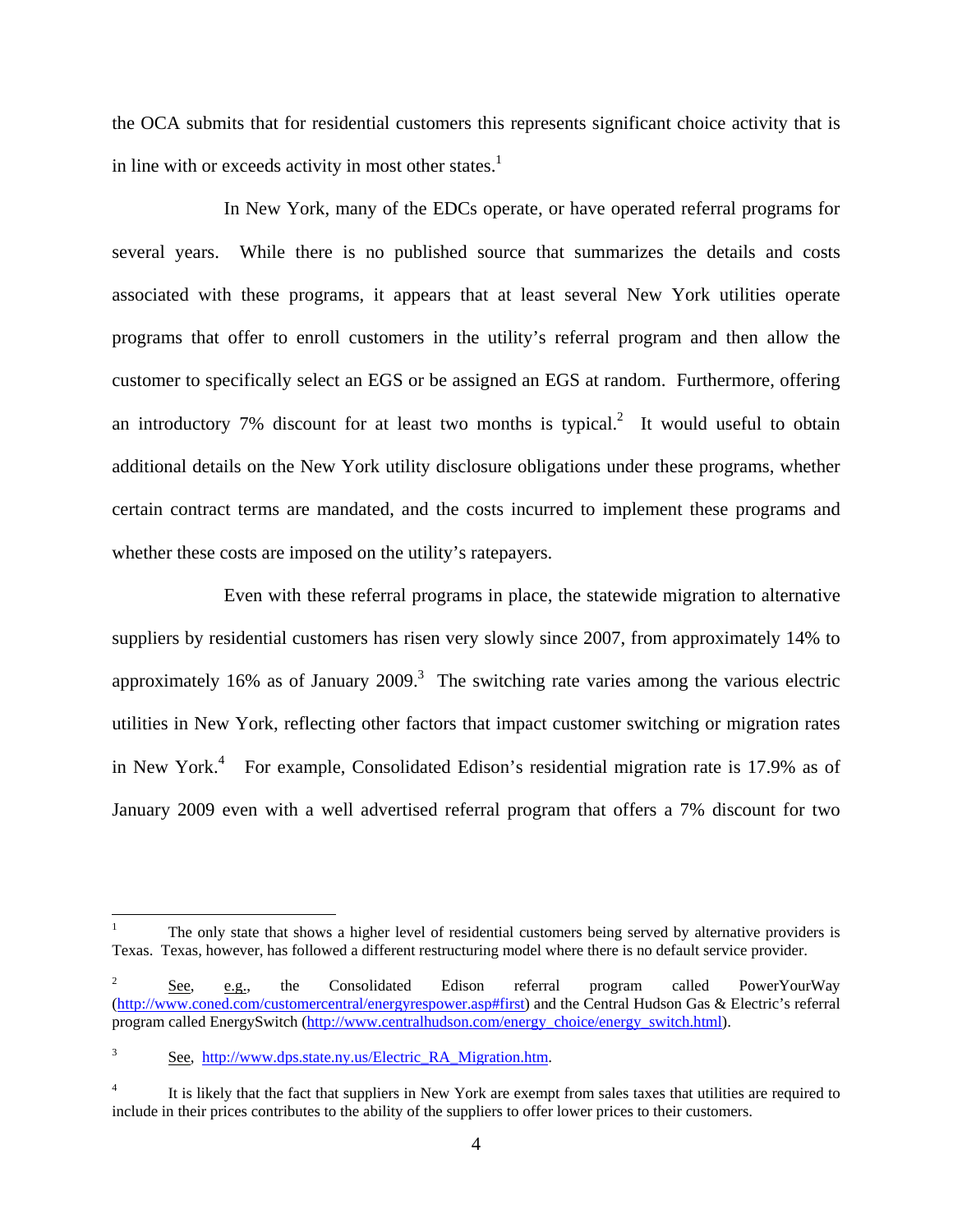months to customers for agreeing to switch to an alternative supplier.<sup>5</sup> However, Central Hudson Gas and Electric Company offers the same program on its website, but its residential migration rate is much lower, approximately  $5\%$ .<sup>6</sup>

 By contrast, in Connecticut, where there is no referral program, the most recent switching rate information available shows that 13% of Connecticut Light and Power's residential customers and 18% of United Illuminating's residential customers had switched to an alternative supplier as of November 30, 2009.<sup>7</sup> This level of switching was obtained without any formal Referral Program.<sup>8</sup>

 It appears from the information in both Pennsylvania and other states that residential switching rates may not be increased in any substantial way by customer referral programs, including referral programs of the type included in the Straw Proposal. This suggests that a more tailored and cost-effective approach should be considered.

# B. Approaches That Maintain The EDC's Role In Consumer Education Should Be Considered

 As will be discussed in more detail below, the Straw Proposal suffers from significant problems and should not form the basis of any further discussions. The OCA submits, however, that there are initiatives that should be considered and further discussed in the RMWG. As noted above, in the OCA's view, the proper role of the EDC is to inform and educate customers of their right to choose their generation supplier and to refer customers to

 $\frac{1}{5}$ http://www.poweryourway.com/choosing\_esco\_residential.asp

<sup>6</sup> http://www.centralhudson.com/energy\_choice/energy\_switch.html

<sup>7</sup> See, http://www.dpuc.state.ct.us/electric.nsf/22bd353cdb8843d985257615005b5bcc/4d19e927ef8972d 285257616005c73bf?OpenDocument

<sup>8</sup> There is no information about supplier discounts or "referrals" on the Connecticut Light and Power website, but rather customers are informed generally about customer choice and referred to a statewide website that maintains supplier pricing information. See, http://www.cl-p.com/home/aboutclp/electricrestructuring/ energychoices.aspx which refers customers to CT Energy Info at http://www.ctenergyinfo.com/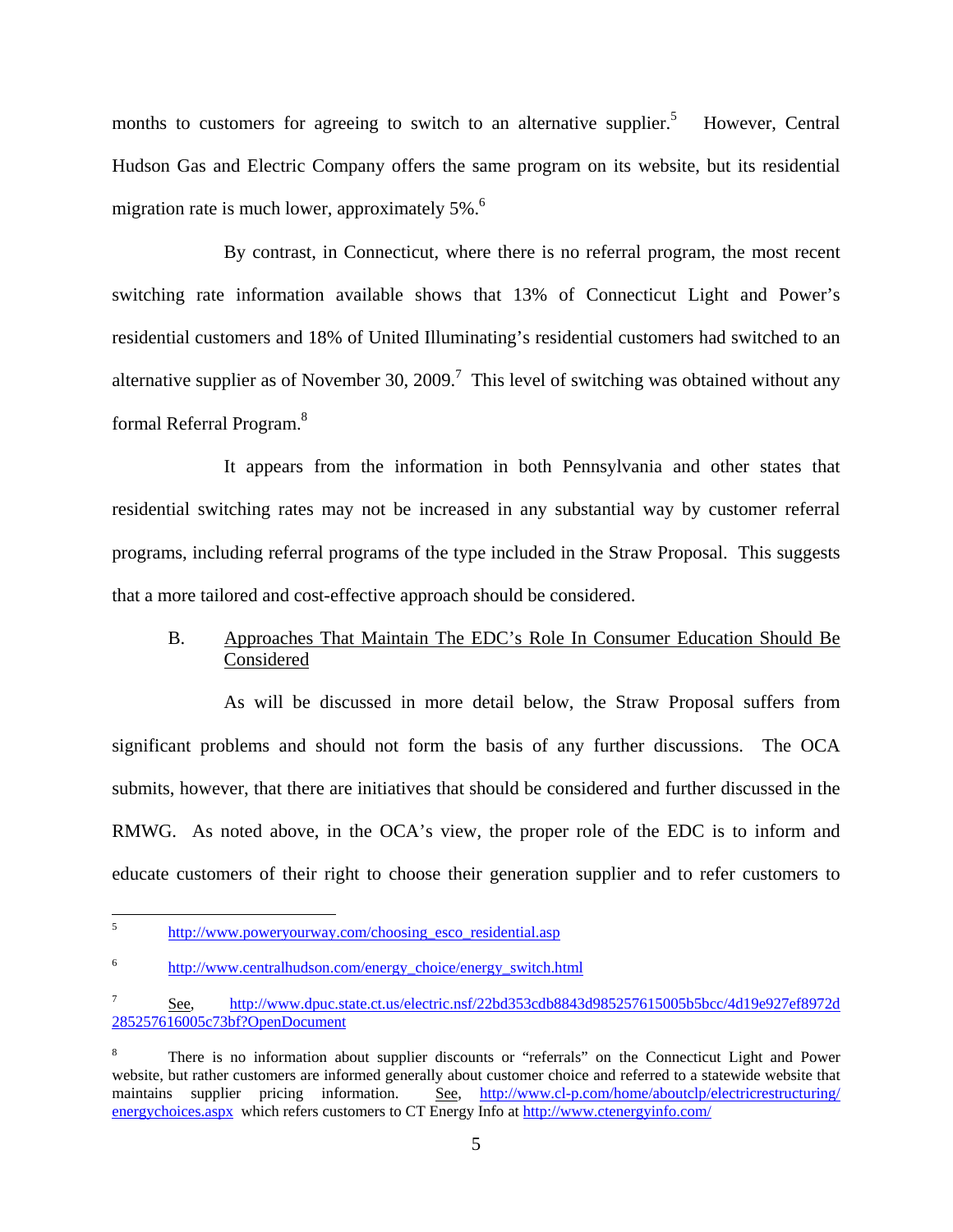information or websites that would allow customers to compare offers and contact an EGS to enroll. The Commission has recognized this key role and directed EDCs to implement customer education programs to achieve a number of objectives and education about customer choice. One of the key objectives of this education initiative is to educate customers about their ability to choose an EGS for generation supply. The Commission has already approved EDC-specific education plans and a means for cost recovery of incremental education costs.<sup>9</sup> The OCA submits that these regulatory obligations, and the costs currently incurred by EDCs to implement their approved consumer education plans, should provide the foundation for any further discussion of EDC obligations concerning customer choice programs.

 Enhancements in the consumer education messages and materials delivered by EDCs, enhancements to the links provided on EDC websites to websites with comparisons of offers, the further development of easy and rapid means of switching suppliers that maintain the essential protection of individual customer authorization, and the further development of information by the Commission on offer comparisons should all be discussed by the RMWG.

 By way of example, the OCA currently maintains a website that presents residential customers with EDC default service prices and EGS prices and offers for each EDC service territory. This website reflects EGS data that is voluntarily provided to the OCA. The information is updated at least quarterly, but is updated more often if suppliers provide updated offers to the OCA. Since the end of the PPL rate cap, the PPL webpage has been updated almost

1

<sup>9</sup> On May 10, 2007, the Commission approved a Final Order at Docket No. M-00061957 (entered on May 17, 2007) regarding policies to mitigate potential electricity price increases that follow the expiration of generation rate caps. The EDC consumer education plans must conform to eight education objectives, including two that directly relate to customer choice:

<sup>…(6)</sup> Customers may reduce the size of their electric bills, or receive service options more suited to their needs, by purchasing generation service from an alternative electric generation supplier; (7) Current information that will allow customers to make informed choices about competitive generation alternatives is readily available. In territories where there are not competitive offerings currently, more choices may be available once rate caps expire.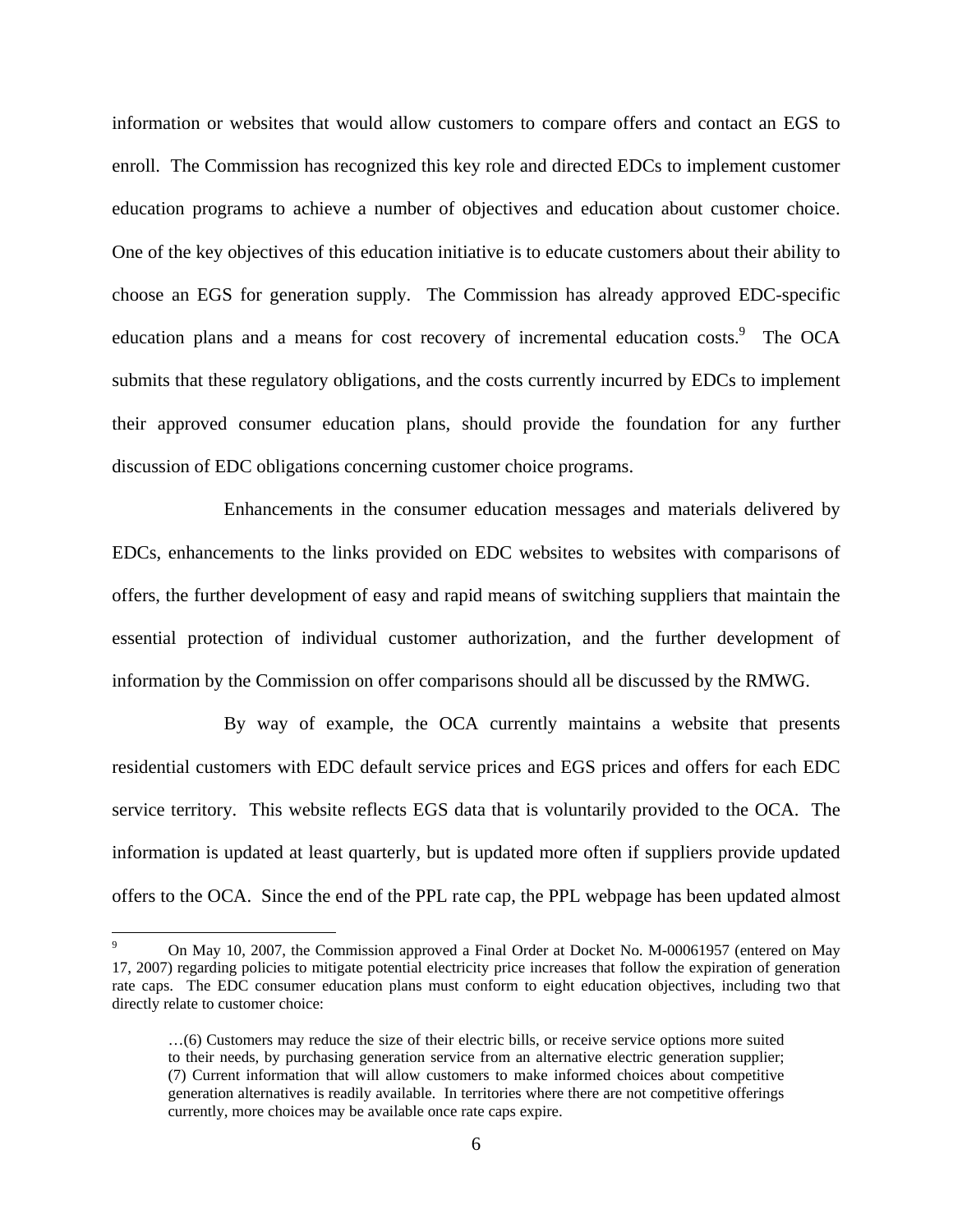daily. Because this website is only a reflection of residential customer shopping information, the RMWG may want to explore the development of a generic website that would include offers made to all customer classes and would be sponsored by the Commission or another entity. The OCA submits that exploring these options, and including any EGS offers for discounts or incentives to first-time customers in such presentations, could be an efficient and useful endeavor.

#### C. Deficiencies In The Straw Proposal

#### 1. Introduction

 While there are many significant problems with the Straw Proposal, the OCA will highlight here the five key problems with the Proposal: (1) the proposal dramatically changes the role of the EDC in a manner that detracts from its role in performing unbiased education; (2) the proposal conflicts with the Commission's regulations and the Public Utility Code regarding switching and customer choice; (3) the proposal presents practical problems for implementation; (4) the proposal is likely to increase costs to customers without any discernible benefit; and (5) the proposal may conflict with the development of a competitive market rather than enhance it.

# 2. The Straw Proposal Improperly Alters The Role Of The EDC As An Unbiased Education Provider

 The Straw Proposal results in a dramatic and improper change in the role of the EDC. Under the straw proposal, the EDC would: (1) actively solicit a customer's interest in switching to an approved list of EGSs that offer a specific type of temporary discount, (2) offer to enroll the customer with a specific EGS or (3) offer to allow the EDC to enroll the customer with an EGS that is selected randomly.<sup>10</sup> This insertion of the EDC into the role of marketing for

<sup>10</sup> In the third proposal, the EDC would also implement the enrollment, issue certain disclosures, both orally and in writing to the customer, and supervise certain contract terms that must be offered by the EGSs participating in the Referral Program.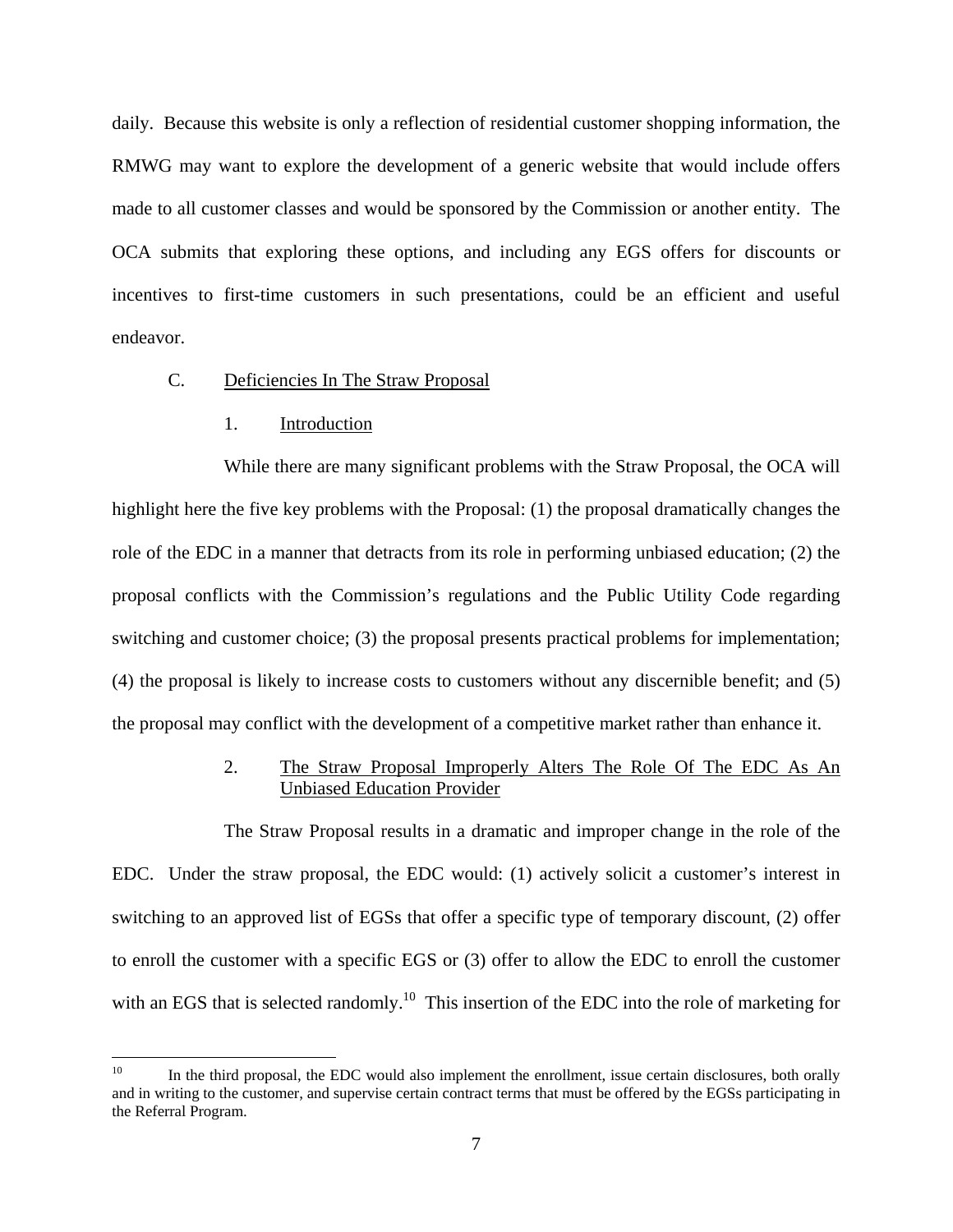the EGS and assumption of the EGS's obligation to solicit and enroll customers is not appropriate.

 To avoid customer confusion and to properly educate and inform customers, the EDC must be an unbiased educator. The OCA submits that the EDC should maintain a neutral role and inform customers through its website and newsletters that customers may obtain generation supply from a licensed EGS. Included within this information could be the educational message that some EGSs may provide discounts and bill credits to switch. Also included with this information could be a referral to any statewide website or the OCA's Shopping Guide where the suppliers' ongoing prices and other terms and conditions important to customers can be found.

 The OCA submits, however, that the Straw Proposal goes too far. The Straw Proposal engages the EDC in "selling" the program and in essence, acting as a marketer or broker for the EGS. If a customer feels as if they have been sold on a program by the EDC, and then that program or service turns out badly for the customer, the EDC may lose credibility with the customer for all future messages. Removing the EDC from the role of unbiased educator may harm efforts to get valuable information to customers.

 Moreover, the Straw Proposal could be read to require a discussion, or referral, in all customer contacts with the EDC. Such a requirement would be highly inappropriate. A utility customer should be able to call the EDC and discuss any matter relating to this essential service without being subjected to referral or discussions that they do not seek and that may not be in their best interests. While information regarding customer choice may be appropriate when a customer sets up new service or transfers service, any requirement that an EDC initiate these discussions or that a customer be randomly assigned based on a contact such as outage reporting,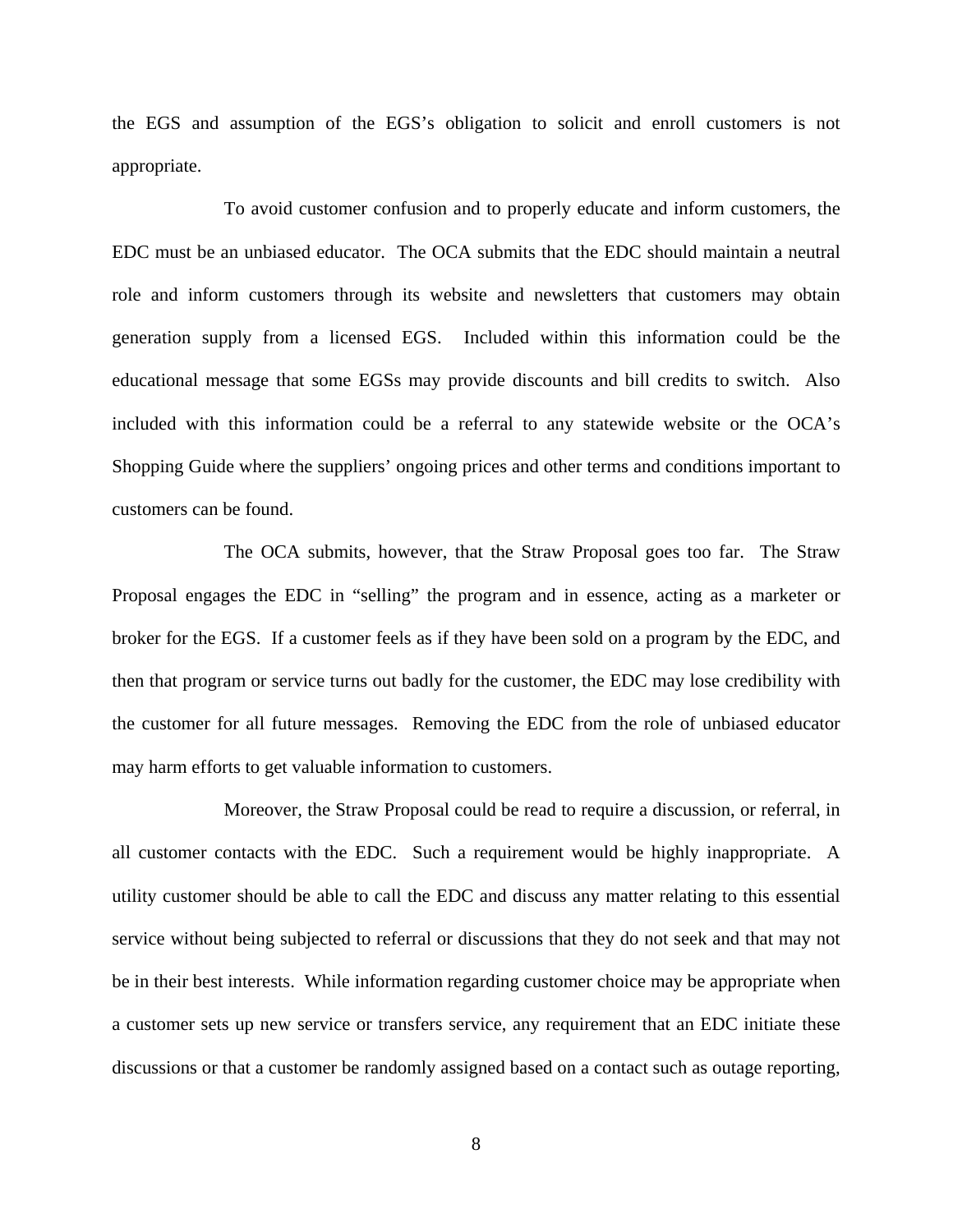bill complaints or payment arrangements, would be highly improper. Not only would it potentially discourage customers from contacting the EDC, it would hamper the EDC's ability to resolve the issue that prompted the contact.

 These additional duties would also impose significant additional burdens on utility call centers. This will slow down utility answering times and/or require additional personnel at customer expense.

## 3. Aspects Of The Straw Proposal May Violate The Public Utility Code And The Commission's Regulations

 The OCA submits that certain provisions of the Straw Proposal threaten wellestablished customer protections found in the Public Utility Code and Commission regulations. In addition, the proposal to offer customers a "teaser" price (communicated by the EDC) to get customers to select an EGS raises significant concerns. When customers find out more detailed information about EGS charges and the price that goes into effect at the end of the discount period, these "teaser prices," and the use of such a mechanism communicated by the EDC, could leave a negative opinion about retail competition that could be hard to overcome.

 The heart of the Straw Proposal is a requirement that the EDC assign a customer to an EGS participating in the approved program. This approach conflicts with the statutory and regulatory policies that require that a customer must affirmatively select an EGS. 66 Pa.C.S. § 2807(d)(1) and 52 Pa. Code § 57.173. Section 2807(d) states:

CONSUMER PROTECTIONS AND CUSTOMER SERVICE-- The electric distribution company shall continue to provide customer service functions consistent with the regulations of the commission, including meter reading, complaint resolution and collections. Customer services shall, at a minimum, be maintained at the same level of quality under retail competition.

 (1) The commission shall establish regulations to ensure that an electric distribution company does not change a customer's electricity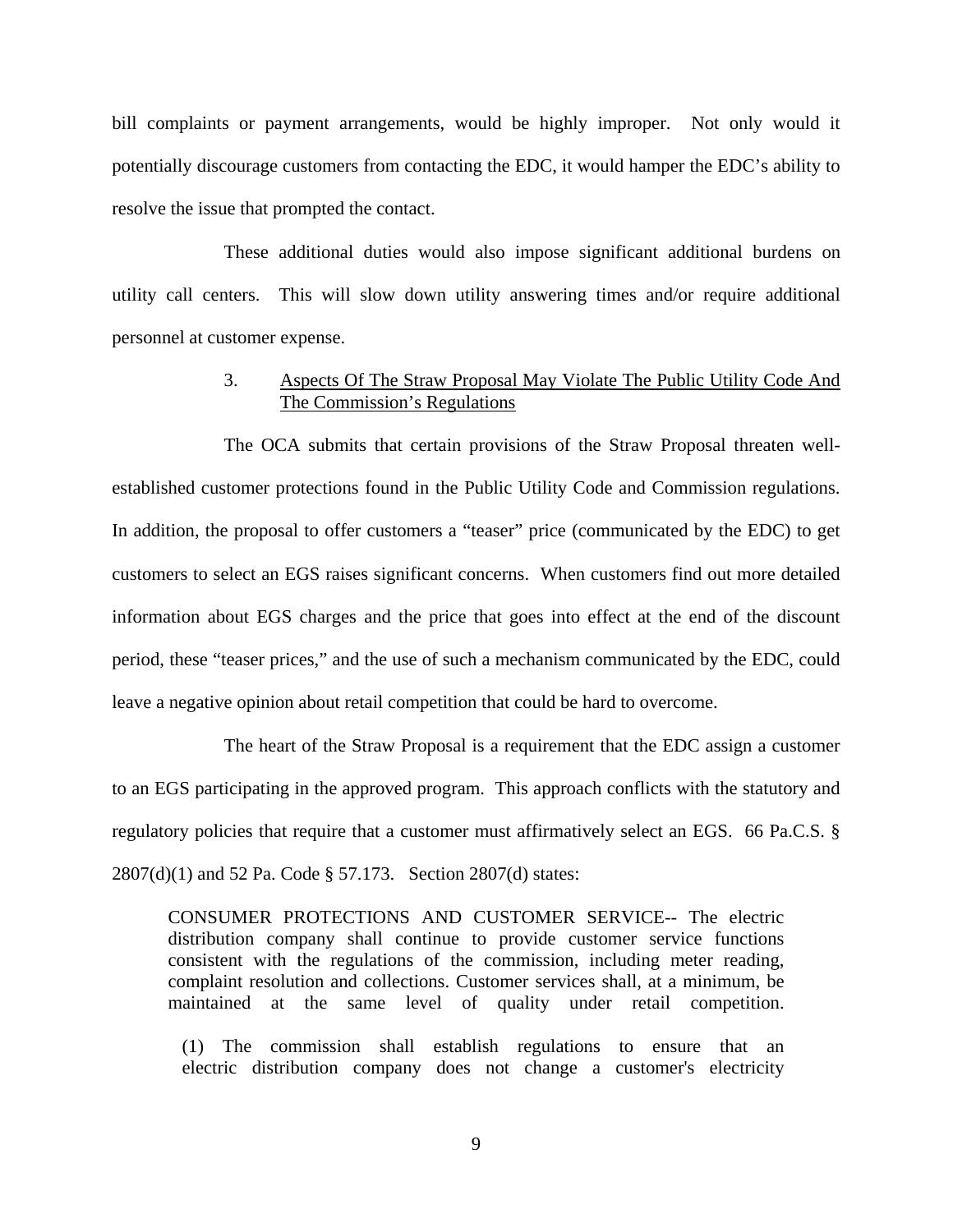supplier *without direct oral confirmation from the customer of record or written evidence of the customer's consent to a change of supplier*.

66 Pa.C.S. § 2807(d)(1) (emphasis added). Section 57.173 states:

Customer contacts with EGSs-- When a contact occurs between a customer or a person authorized to act on the customer's behalf and an EGS to request a change of the EGS, *upon receiving direct oral confirmation or written authorization from the customer to change the EGS*, the contacted EGS shall:

 (1) Notify the EDC of the customer's EGS selection by the end of the next business day following the customer contact.

 (2) Upon receipt of this notification, the EDC shall send the customer a confirmation letter noting the proposed change of EGS. This letter shall include notice of a 10-day waiting period in which the order may be canceled before the change of the EGS takes place. The notice shall include the date service with the new EGS will begin unless the customer contacts the EDC to cancel the change. The 10-day waiting period shall begin on the day the letter is mailed. The letter shall be mailed by the end of the next business day following the receipt of the notification of the customer's selection of an EGS.

52 Pa.Code § 57.173 (emphasis added).

 The provisions of 52 Pa. Code Subchapter M, Standards for Changing a Customer's Electricity Generation Supplier, and the provisions of 52 Pa. Code Chapter 54, Electricity Generation Customer Choice, govern the enrollment process and the disclosure obligations of the EGS. Pursuant to 52 Pa. Code § 57.172, when a customer contacts an EDC to request a change of EGS, the EDC is required to notify the customer to contact the EGS. Pursuant to 52 Pa. Code § 57.173, it is the EGS's obligation to obtain the customer's authorization to switch to the EGS and to notify the customer of the required contract disclosures pursuant to 52 Pa. Code § 54.5. When notified by the EGS, the EDC must also issue a notice to the customer and inform the customer of the 10-day period during which the selection can be cancelled pursuant to 52 Pa. Code § 57.173(2). Clearly, the Straw Proposal is inconsistent with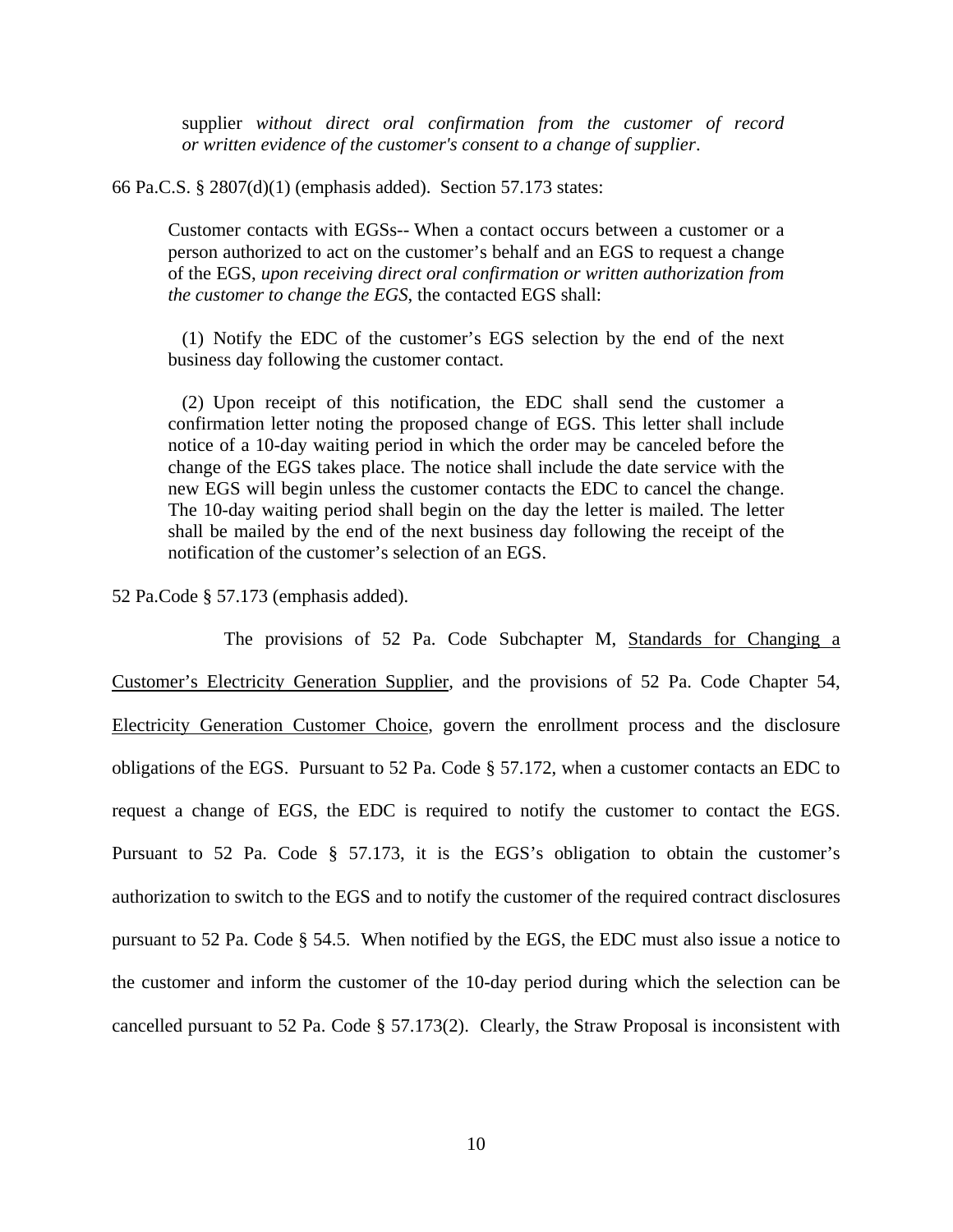these regulatory requirements as many of these EGS duties are shifted to the EDC under the proposal.

 The Straw Proposal also appears to adopt specific contract terms and disclosures that would alter the EGS's obligations under the regulations. The Straw Proposal includes "EGS Contract Option Requirements" that are specifically addressed in Section III, below. Generally, the OCA submits that the individual EGS's contract with the customer should govern whether (1) price changes are allowed under the contract and (2) the manner in which customers will be informed of those price changes. See, e.g., 52 Pa. Code § 54.3, 52 Pa. Code § 54.5, and 52 Pa. Code § 54.43, which govern the disclosures obligations and contract term requirements for an EGS. Specifically, the OCA is strongly opposed to the proposal that an EGS can change the customer's price upon 15 days notice as it is inconsistent with the fundamental consumer protections found in the Code.

 As can be clearly seen, the Straw Proposal is inconsistent with both the statutory basis of customer choice and the Commission's regulations. The statute and regulations require that a different model be considered. $^{11}$ 

# 4. The Straw Proposal Does Not Adequately Address Customer Choice Procedures

 Along with the statutory and regulatory problems, there are some practical problems that make the Straw Proposal unworkable. For example, the Straw Proposal allows an EGS to change its prices upon 15 days notice. Besides being inconsistent with the regulations, due to the time required to effectuate a change of service providers, this portion of the proposal

 $11 -$ 11 The Commission has approved programs, such as the Market Share Threshold Program for PECO and the Competitive Default Service Programs that were based on an assignment of customers to participating EGSs. Those programs, however, were very different than the referral program in the Straw Proposal. Those programs were Commission-supervised and were based on fixed prices that had to be lower than the default service rate for the entire term. These programs did not use "teaser" prices where the customer could suddenly be charged more without their affirmative consent.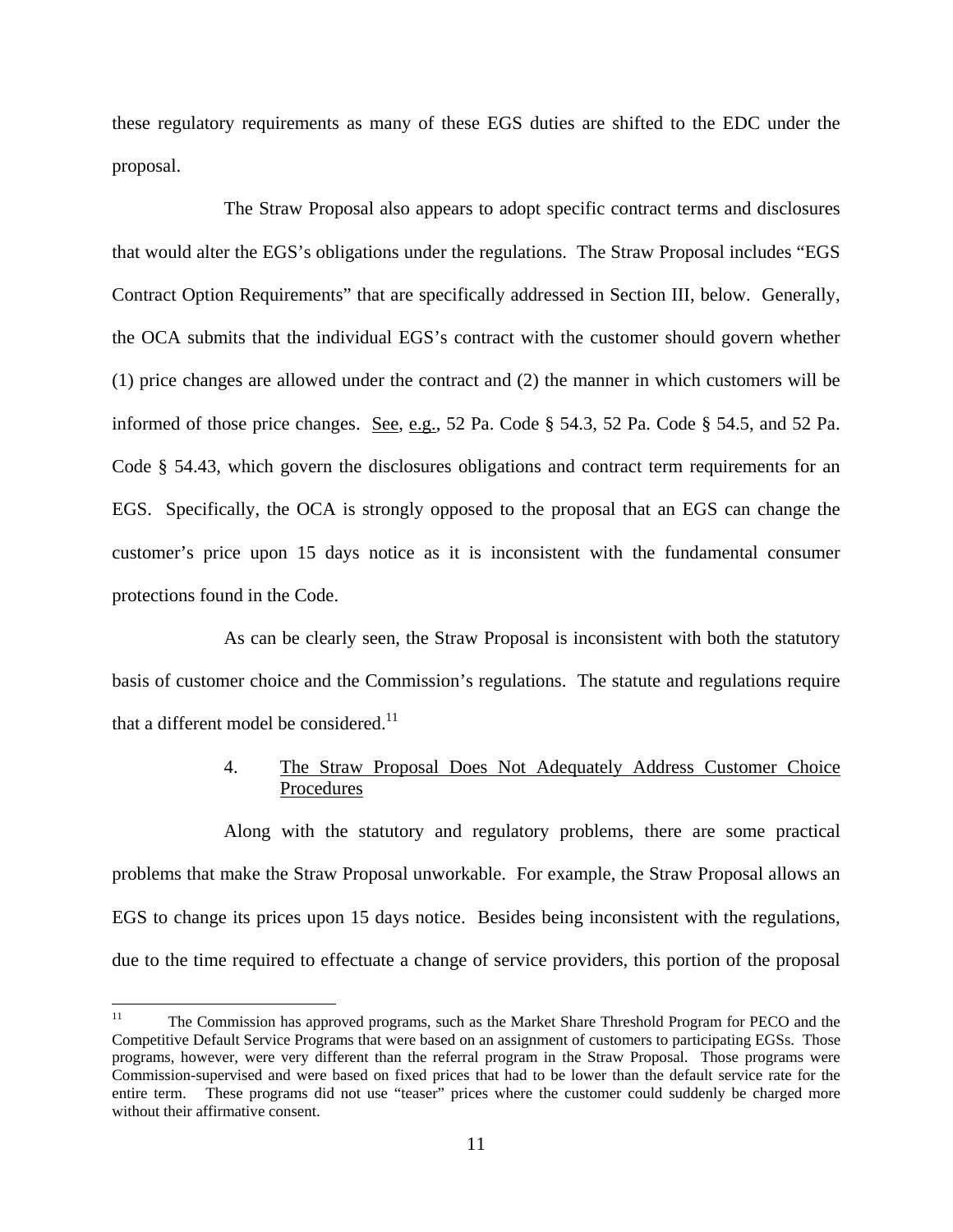assures that the customer will pay the new price for at least a month whether they want to or not. If a customer is assigned to an EGS and is dissatisfied with the EGS's customer service or the subsequent price changes, the process of leaving the EGS and returning to the EDC's Default Service (or to another EGS) is time-consuming. A customer may have to wait 45 days (and even 60 days) for any switch order to be reflected on the monthly bill. This time frame does not account for the time it may take the customer to reach the EGS to cancel the service and the time needed for the EGS to submit the switch order. Furthermore, the customer may be obligated to pay termination fees included in the EGS contract if the customer attempts to cancel the service.

 Another practical problem involves the potential for quarterly changing default service prices. While a 7% discount off of the default service price may seem simple to implement, if the discount period spans a quarterly price change period, there will need to be an adjustment in the billing. Additionally, quarterly price changes will make the comparison of any offers after the discount period much more complicated for the customer. In many, if not most, instances, the customer will not know the default service "price to compare" at the end of the guaranteed discount period when the referral is made. This will lead to difficulty in assessing the referral and the new service.

 Further, now that the Commission appears to support the termination of essential electric service for unpaid EGS charges, even when those charges are higher than the default service rates, assigning customers through a referral program presents even greater problems. The chance that the EGS price will exceed the default service price at the end of the two month discount period is significant under this program, and as noted, the challenges of returning to default service can leave a customer subject to higher prices for more than a month. Customers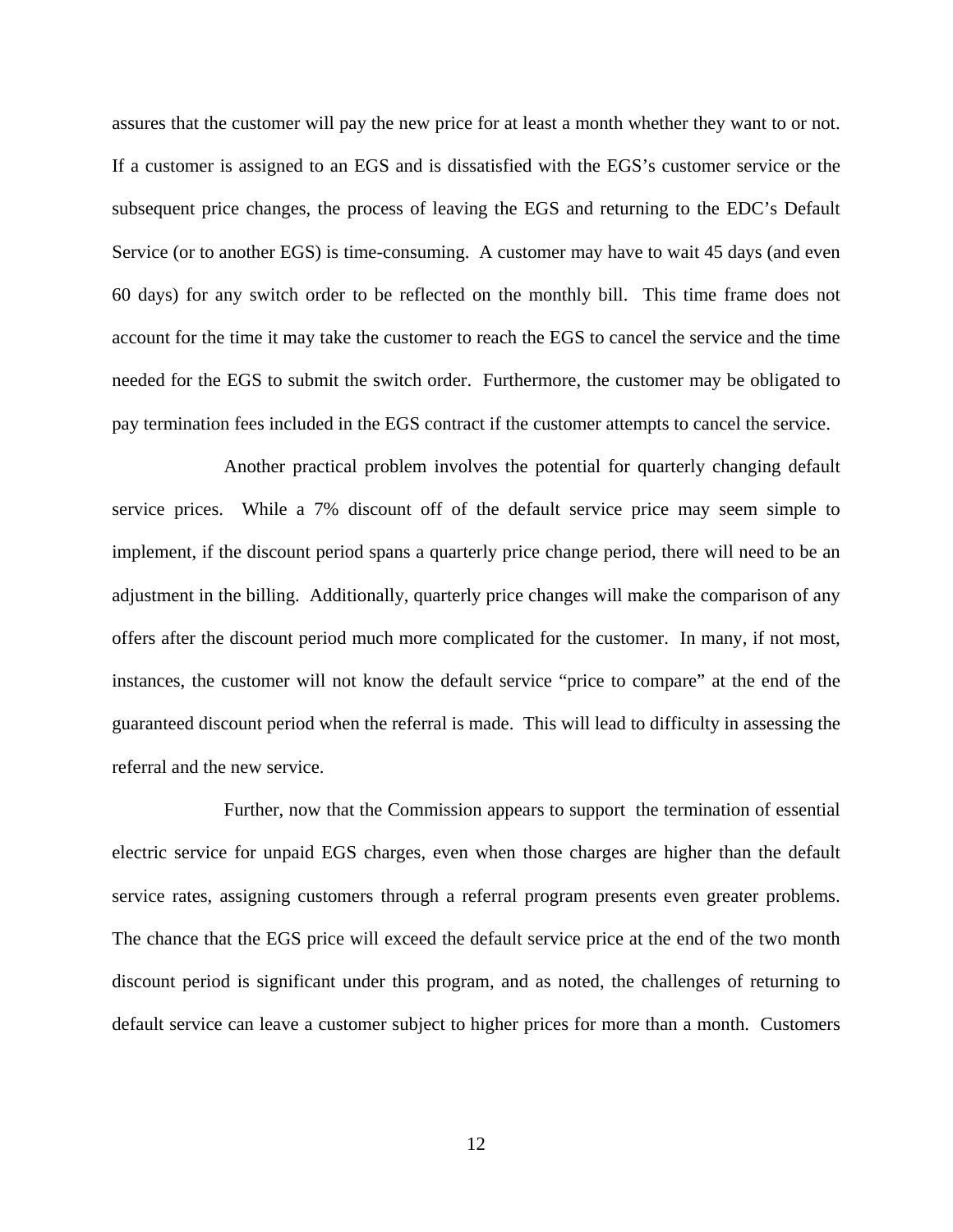may incur arrearages and face termination of essential utility service just from having been assigned to an EGS under this program. Such a result would be unconscionable.

 These practical problems and others are likely to give rise to complaints and disputes that will threaten the customer acceptance of or interest in retail competition.

# 5. There Is No Basis To Impose An Unknown Amount Of Additional Costs On Customers For A Referral Program

 The Straw Proposal calls for customers to bear an unknown amount of additional costs of this initiative even though there are no identified benefits for customers resulting from these efforts. Such an approach appears to conflict even with the referral program policies recently adopted in New York. For example, while the New York Commission originally approved utility-specific settlements in which the utility assumed some of the costs associated with the short-term discounts or incentives offered by the supplier, a more recent order by the New York Commission has ended that practice and required that the supplier fund the incremental costs associated with the utility implementation of referral programs.<sup>12</sup>

 The OCA submits that in these difficult economic times, and with the rate increases already being imposed due to the expiration of the rate caps, the Energy Efficiency and Conservation Plans and the Smart Meter Plans, charging customers additional costs for such a referral program is wholly unreasonable.

## 6. The Proposed Referral Program Does Not Comport with Competitive Market Principles

 $12$ 12 Proceeding on Motion of the Commission to Review Policies and Practices Intended to Foster the Development of Competitive Retail Markets, Case 07-M-0458, Order Determining Future of Retail Access Programs (October 27, 2008). In this Order the Commission ordered suppliers (called energy service companies or ESCOs) to bear the cost of any promotional efforts beyond the utilities' basic outreach and education program that are intended to assist customers seeking to participate in retail access. Order at 2. The Commission terminated some retail access programs that are subsidized by ratepayers. The Commission encouraged utilities to continue existing referral programs, but conditioned such program on the supplier funding for the program, with only those suppliers that fund the program eligible for participation. Order at 13. The Commission's order is available on the PSC website: www.dps.state.ny.us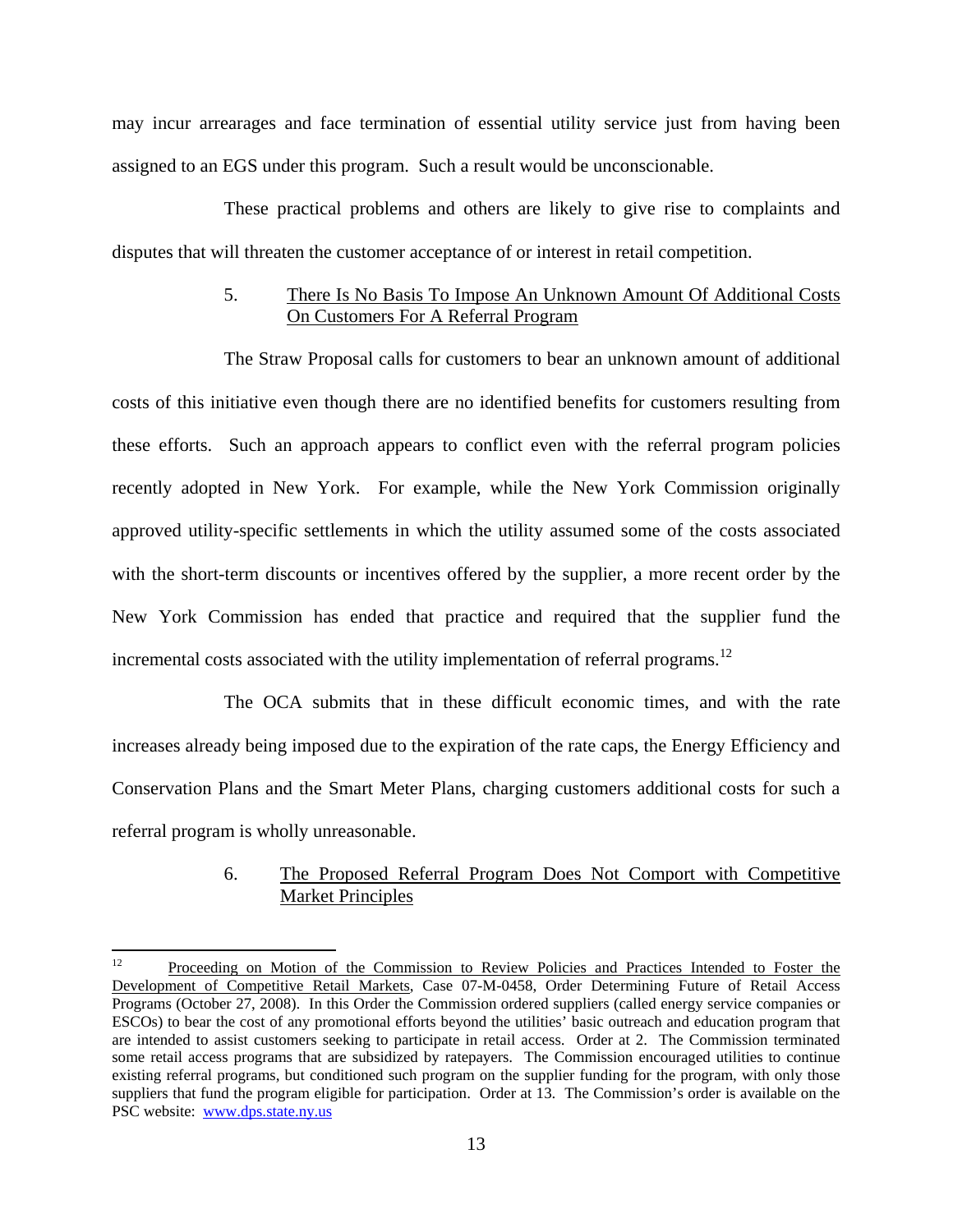The OCA submits that any attempt by the RMWG or the Commission to standardize a particular amount or type of EGS discount or other marketing device designed to solicit first-time customers, is contrary to the principles of a competitive market. In a competitive market, it is up to the individual EGS to determine the proper level of marketing incentive to achieve its goals. The competitive market may produce a wide variety of discounts and potential bill credits designed to attract first-time customers. Yet, the Straw Proposal contains a specific type of marketing incentive—a 7% discount for a two-month period. This approach may limit, rather than enhance, the competitive market.

#### D. Conclusion

 The OCA supports continued customer education and development of informative websites and materials to educate customers about electric shopping opportunities. The OCA strongly urges, however, that the program contained in the Straw Proposal (with "teaser" prices and requirements that EDCs solicit and enroll customers) not be entertained by the RMWG. This is because an EDC's role should be one of an educator; EGSs, not EDCs, have the primary responsibility for attracting customers to their specific products and services. The Straw Proposal will also cause customers to bear an unknown amount of additional costs even though there are no identified benefits for customers from these efforts. Additionally, aspects of the Straw Proposal may violate the Public Utility and the Commission's Regulations. For these reasons, plus those explained in detail below, the OCA requests that the Straw Proposal not form the basis of future discussions.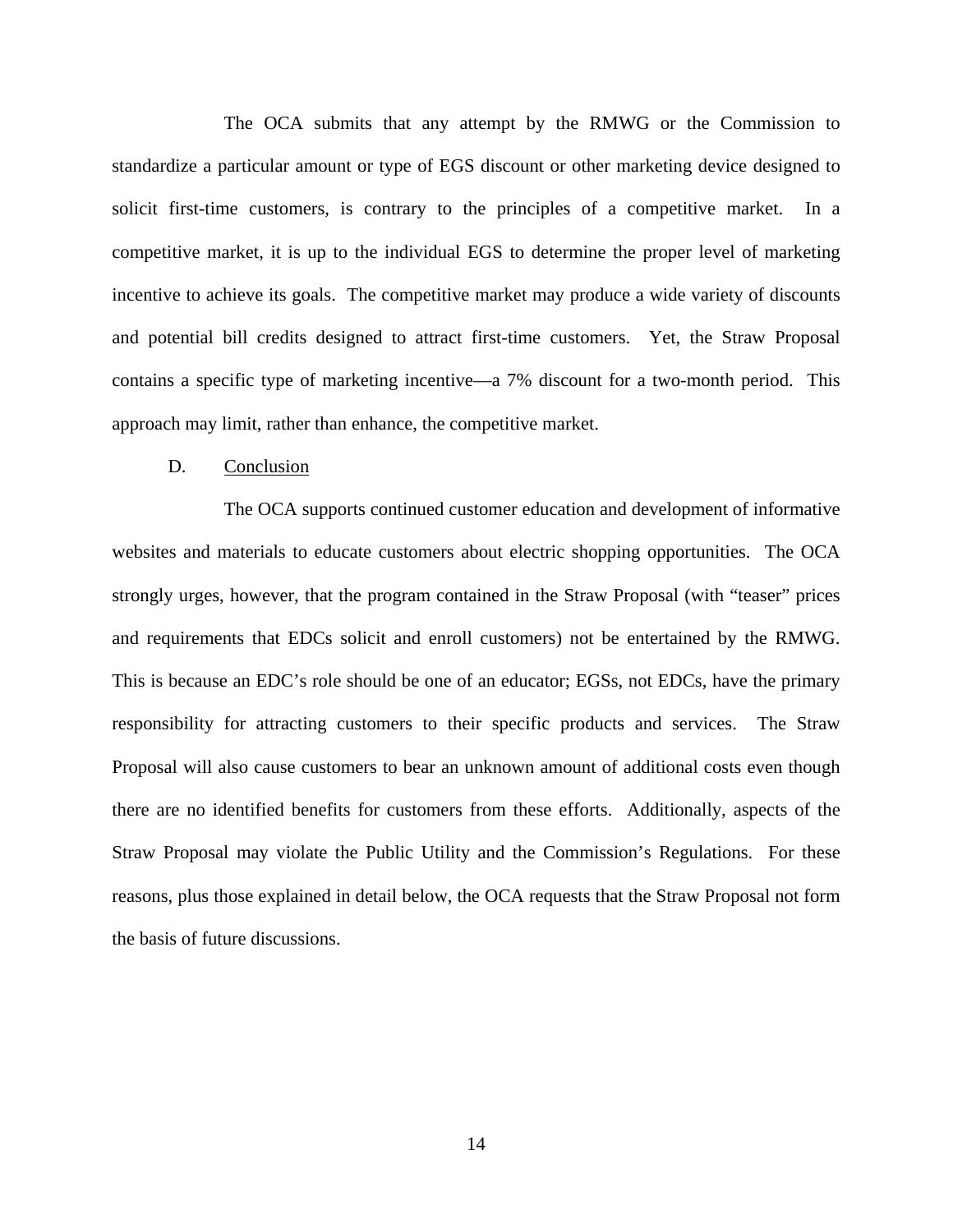## II. SPECIFIC COMMENTS ON THE PROPOSED GUIDELINE FOR EGS REFERRAL PROGRAMS

 In this Section, the OCA will address its specific concerns with Straw Proposal. Any comments regarding individual portions of the proposal should be considered in conjunction with the OCA's general comments in Section I. In this Section, each Straw Proposal section will be listed in its entirety (in italics) with the OCA's specific comments immediately following.

## PROPOSED GUIDELINES FOR EGS REFERRAL PROGRAMS

### *1.) Effect of EGS Participation.*

*An EGS's participation in an EGS referral program shall not restrict its freedom to continue making offers and enrolling customers outside of the requirements of the program.* 

 The OCA submits that this provision would allow an EGS to make different offers to customers than what it is currently offering in the referral program. The OCA is concerned that this could create customer confusion if the EGS has two or more different offers extended to the same customer group. If, for example, an EGS is marketing to residential customers and offers a specific benefit to first-time customers who enroll through the program, it is the OCA's view that the EGS should not also market to the same residential customer group (i.e., first-time enrollees) in the EDC's service territory for the same service either without such a benefit or with a different benefit. To avoid unnecessary customer confusion, the OCA recommends that the Commission require that each EGS provide consistent incentives if they participate in any referral program.

#### *2.) Selection of an EGS.*

*Customers participating in a referral program shall be permitted to affirmatively choose a specific EGS. Customers that do not express a preference will be assigned at random, on a rotating basis, to an EGS drawn from the list of participants in the program.*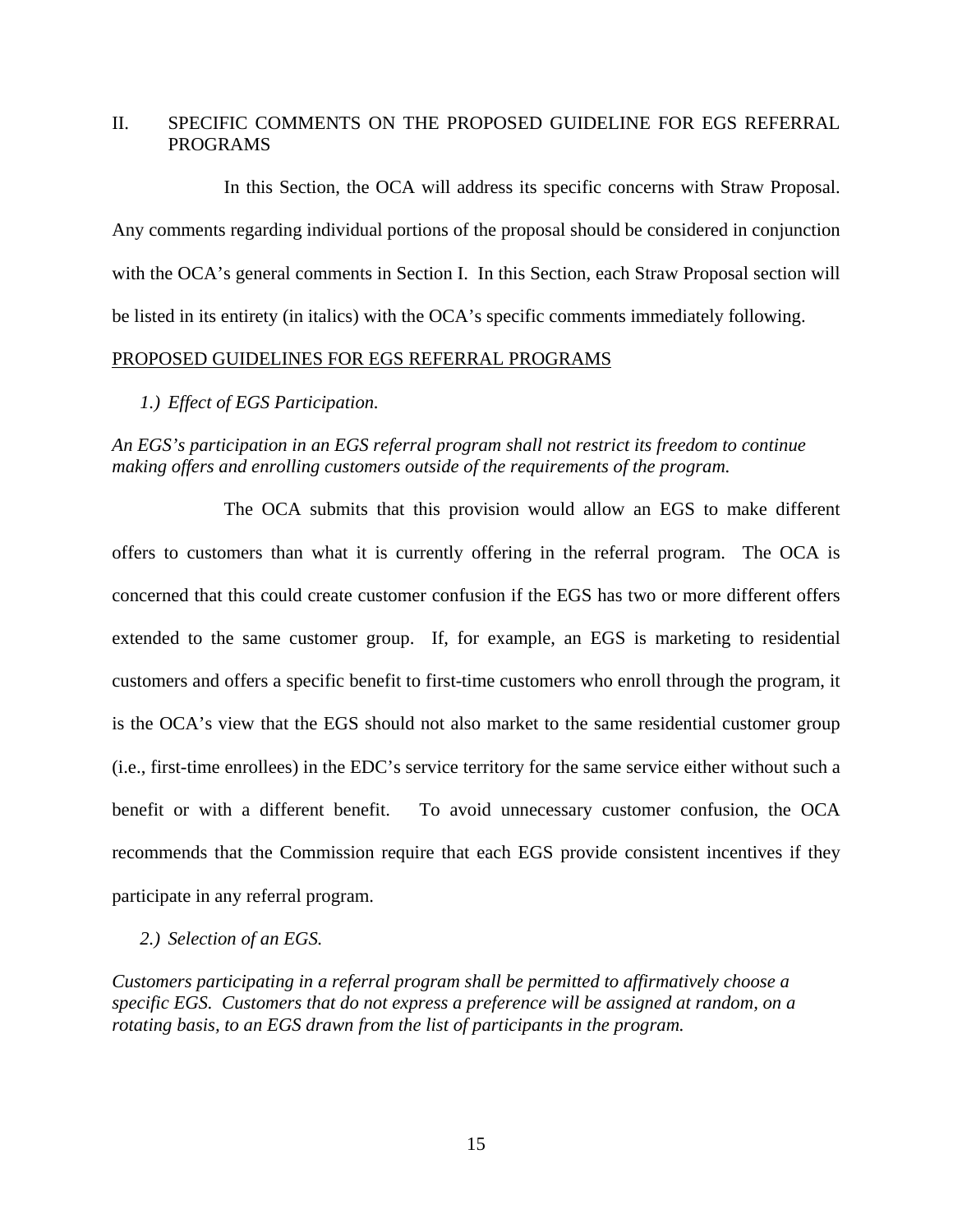The OCA does not support the Straw Proposal wherein the EDC enrolls a customer with an EGS, whether specifically chosen by the customer or assigned at random. Additionally, the OCA does not support any obligation imposed on the EDC to promote specific suppliers or specific discounts and bill credits associated with switching. Rather, as was mentioned above, each EDC should maintain a neutral role and inform customers through its website and newsletters that customers may obtain generation supply from a licensed EGS and that some of these suppliers may provide discounts and bill credits to switch. (See also 4., below). Switching to the supplier, including the obligations for disclosure and proper enrollment, should remain with the EGS as required by the regulations. 52 Pa.Code §§ 57.172-

57.174.

## *3.) Eligibility*

*Eligible customers for the program shall be those customers under utility rate schedules for residential and small commercial.* 

 The OCA is unsure why customer referral programs would be limited solely to residential and small commercial customers.

## *4.) Enrollment.*

*Utilities shall enroll customers into a referral program on behalf of EGSs, and may accomplish enrollment through a telephonic process implemented by their call centers. Utilities shall retain, for a period of six months, a recording of the conversation where the customer agrees to participate in the program. Utilities may also accomplish this enrollment via a dedicated webpage to the referral program. For customers who do not have internet access, those customers may be offered an available hard copy mailing providing the options available under the programs. Within three days of enrollment, utilities shall send the customer a letter, drafted in conformance with the standards established in the Referral Program Enrollment Letter, confirming enrollment, and shall, in an EDI transaction, notify the EGS of the enrollment.* 

The OCA submits that a program in which the EDC enrolls customers with an

EGS is inconsistent with Commission regulations. Pursuant to 52 Pa. Code § 57.172, when a customer contacts an EDC to request a change of EGS, the EDC is required to notify the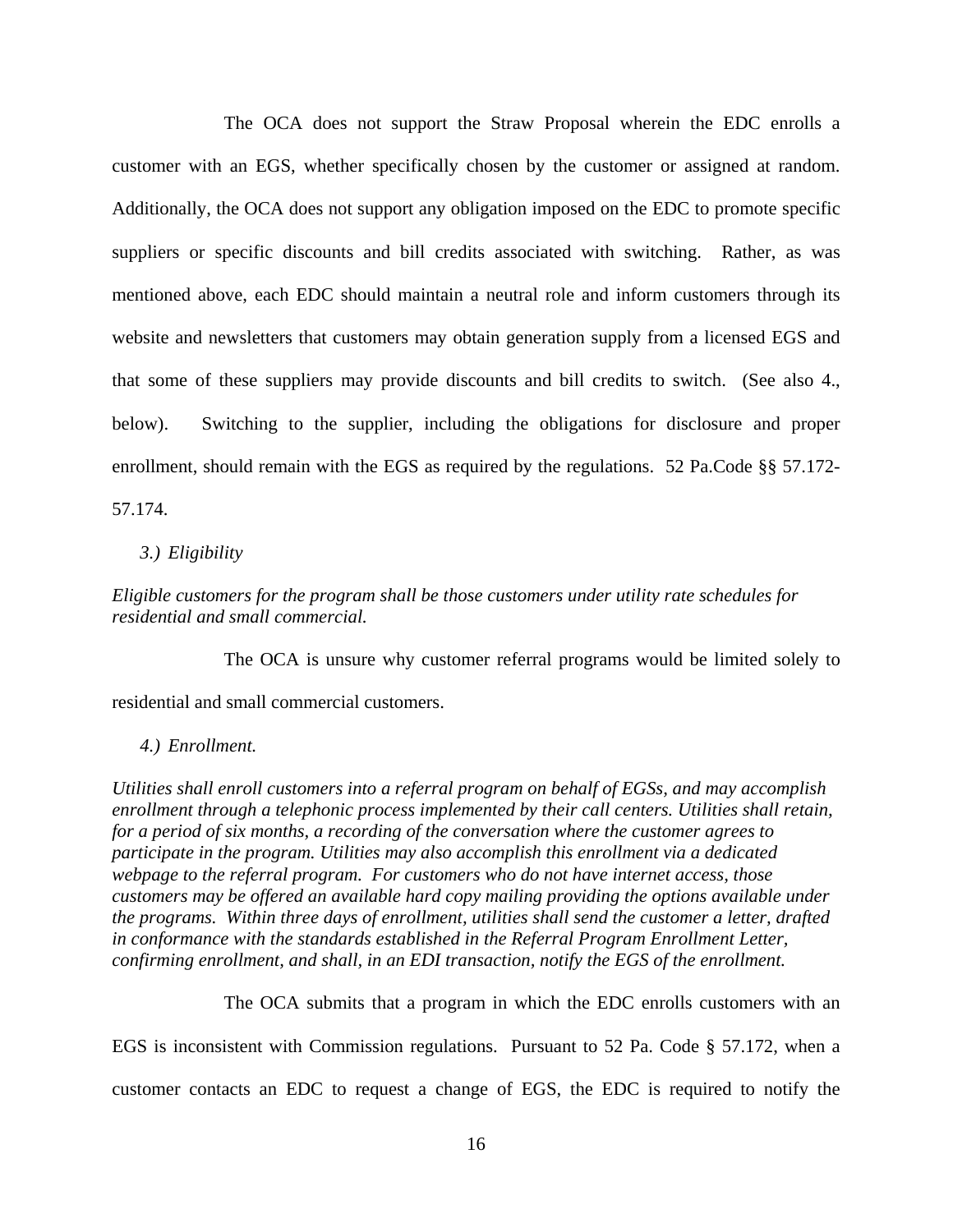customer to contact the EGS. Pursuant to 52 Pa. Code § 57.173, it is the EGS's obligation to obtain the customer's authorization to switch to the EGS and notify the customer of the required contract disclosures pursuant to 52 Pa. Code § 54.5. When notified by the EGS, the EDC must issue a notice to the customer and inform the customer of the 10-day period during which the selection can be cancelled pursuant to 52 Pa. Code § 57.173(2).

 The OCA supports educational initiatives by the EDC to inform customers about customer choice and, where available, inform customers in these materials about the potential for obtaining a one-time discount or other benefit from an EGS if a first-time customer enrolls with an EGS. The EDC should also inform its customers about the availability of the OCA's Residential Customer Shopping Guide and provide a direct link to the OCA's website (or to a Commission-run website) for this information.

 The OCA also submits that an EDC should be limited to providing information in specific circumstances. The OCA recommends that the utility offer customers the option to learn about customer choice when a customer contacts the utility to: (1) initiate new service or move to a new location, or (2) make an inquiry regarding rates or how to lower their utility bill. In addition, the utility's website should prominently provide a link for customers to learn about customer choice. When a customer calls to report an outage or service problem, or calls with billing problems or payment problems, they should not be subjected to referral or mandated discussions on customer choice. Therefore, the OCA would not support any requirement that the EDC specifically engage in discussions of its referral programs or EGS offers in the context of conducting such contacts with customers. Such obligations are likely to increase EDC costs and hamper the customer's ability to conduct the transaction or obtain the information for which the customer initiated the call. The OCA submits that consideration could be given to having the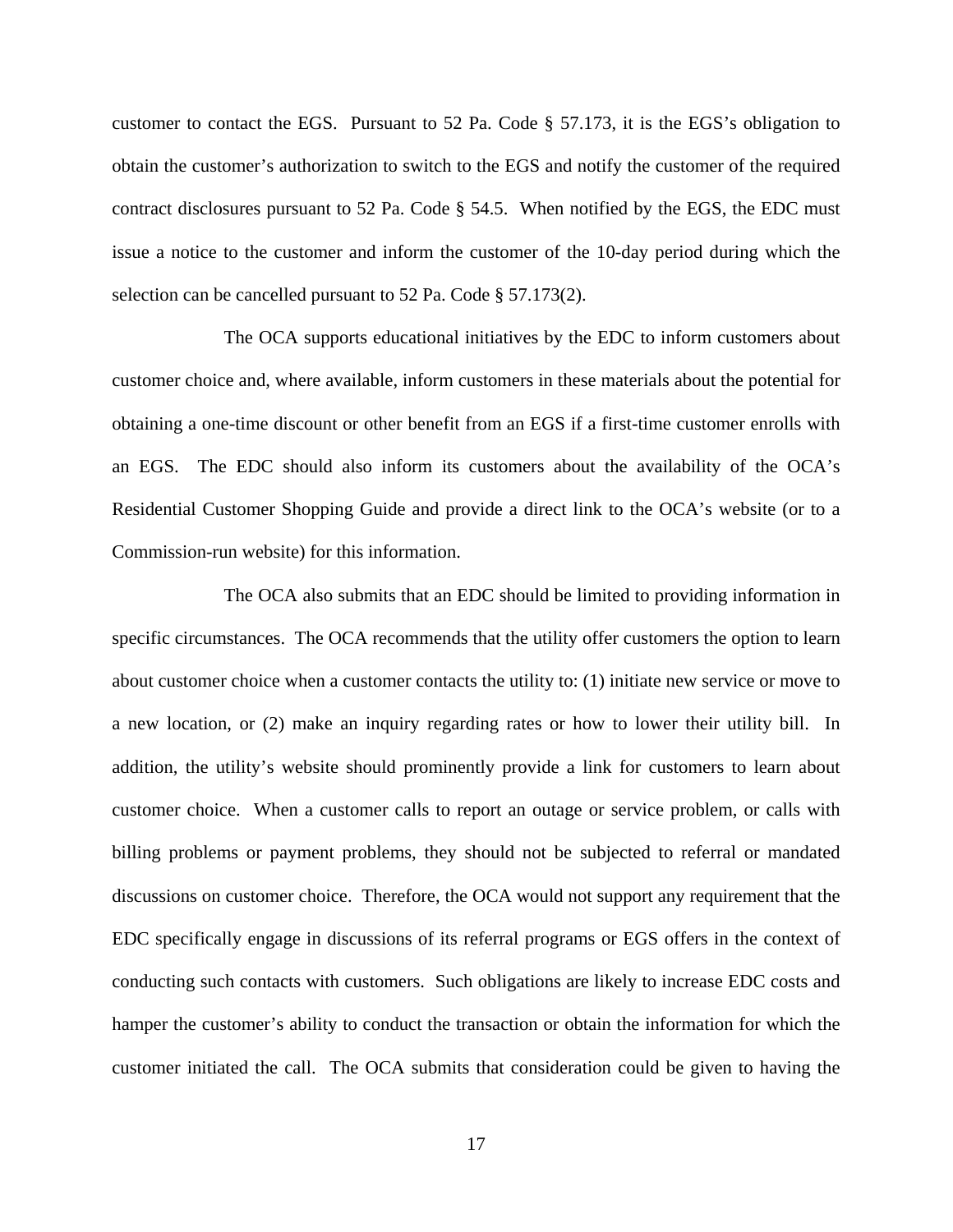EDC insert an option in its automated calling systems for the customer to select to learn about customer choice options and how to obtain additional information.

# *5.) The Introductory Period.*

*EGSs participating in a referral program shall offer all customers referred to them the introductory discount of 7% for the introductory period of two months. This discount will be based on the existing default service rates of the utility. Customers may withdraw from the program during the introductory period upon notice. Customers shall be eligible for one introductory offer every three years.* 

 The OCA strongly opposes this provision and approach. The use of such "teaser" discounts are clearly contrary to consumer protection laws and principles. Such discounts, which typically result in customers paying a higher price after the short period, are not something that EDCs should promote or encourage. Additionally, the specification of a discount by the Commission is contrary to the notion of a competitive market. Each EGS should be able to conduct its own marketing research, develop its own program and determine the kind or quality of benefit that it will choose to offer new customers.

# *6.) The EGS Contract*

*The utility will enroll the customer and the EGS will, within five days of utility notice of enrollment, provide the customer with a sales agreement governing both the introductory and post-introductory periods. That contract must conform to the principles established in the EGS Contract Option Requirements, and will take effect unless rescinded telephonically, electronically, or in writing, by the customer by the end of the first month of service under the EGS. The deadline date for a decision to rescind the contract must be conspicuously listed on the sales agreement* 

 The provisions of 52 Pa. Code Subchapter M, Standards for Changing a Customer's Electricity Generation Supplier, and the provisions of 52 Pa. Code Chapter 54, Electricity Generation Customer Choice, regarding the enrollment process and the disclosure obligations of the EGS should be adhered to. Additional disclosure requirements may be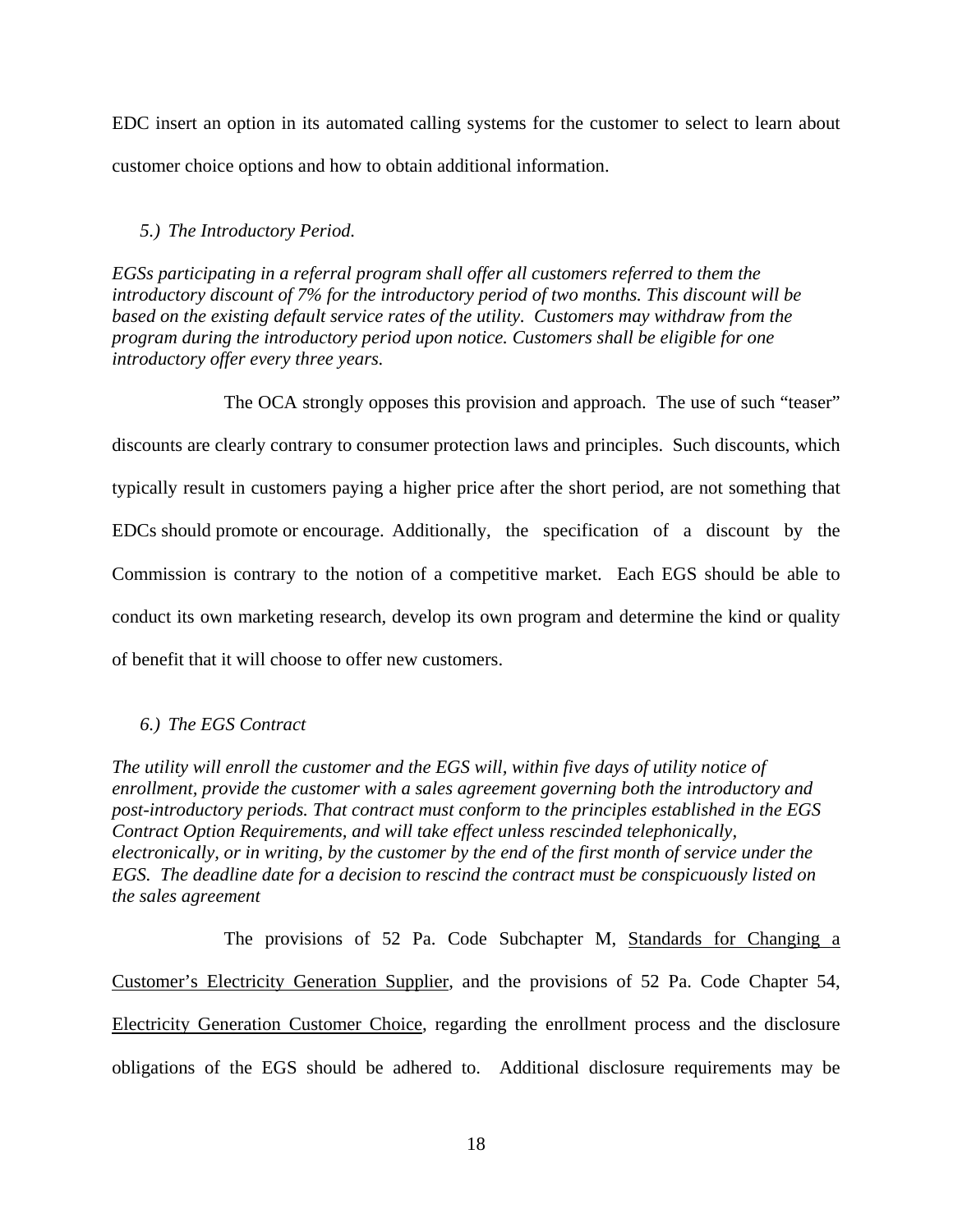necessary based on the form of any referral program adopted, but at a minimum, the requirements in the regulations must be met. The Straw Proposal appears to allow the EGS to avoid these regulatory requirements.

#### *7.) EDI Confirmation of Transactions.*

*Under the EGS Contract approach, at the time the EGS sends the utility an EDI price change, the EGS will be deemed to affirm and represent that it has given its customer proper notice of the price change.* 

 The EGS contract should govern whether price changes are allowed under the contract and the manner in which customers will be informed of those price changes. The Commission's regulations detail disclosure obligations and contract term requirements for an EGS and should not be modified. See, e.g., 52 Pa. Code § 54.3, 52 Pa. Code § 54.5, and 52 Pa. Code § 54.43. The Straw Proposal appears to modify these requirements.

## *8.) Incremental Costs*

*Costs for the administration of this program by the utilities shall be recovered through a Retail Markets Surcharge. This charge shall be non-bypassable and shall applicable to all customers within the residential and small commercial rate classes.* 

 The OCA objects to any additional costs being imposed on customers for this program other than the already-approved EDC consumer education plan costs and the cost recovery mechanisms approved in those individual EDC plans. The Straw Proposal would result in additional administrative costs of an unknown and potentially significant amount for implementation and maintenance of these programs that should not be borne by customers. There is no research supporting a finding that such a referral program would, in fact, increase shopping. Especially in these economic time, and given the additional non-bypassable expenses of the Act 129 Energy Efficiency and Conservation Plans and Smart Meter Plans and the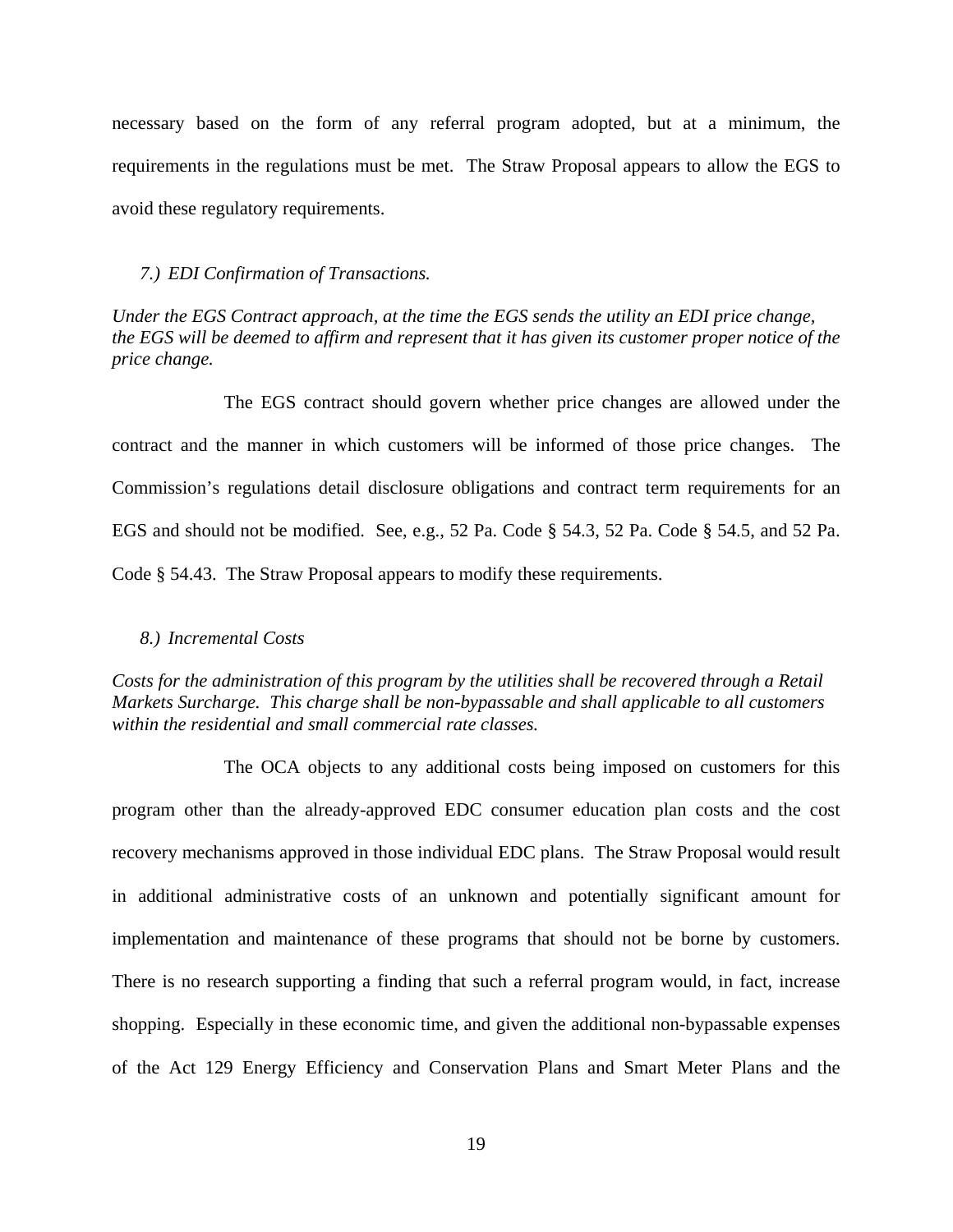expiration of the rate cap, customers are or will soon face significant increases in their monthly electric bills. To add an additional and unsupported expense is wholly unreasonable.

#### *9.) Website*

*Utilities shall create and run a dedicated webpage for the referral program. This webpage shall contain utilities' existing rates (or PTC), a list of the EGSs participating in the referral program, the EGSs' introductory discount rate, and post-introductory period rate offerings for each EGS. The website shall be technologically sufficient to enroll customers into the referral program online, including the ability to randomly assign customers to an EGS who do not desire to pick a specific supplier.* 

 The OCA submits that the requirement that each EDC develop their own website to inform their customers of EGS offers being made to their customers is not appropriate. Besides being inefficient and potentially costly, such an approach would put the EDC into the position of obtaining accurate and up-to-date lists of supplier offers and various components of their pricing offers may cause the EDC to be the subject of complaints or accusations should an error be made or a supplier offer inadvertently not be included. In addition, supplier offers can change rapidly and any list of offers and prices could easily be out-of-date within days of its issuance.

 The OCA suggests that residential customers be referred to the existing website maintained by the OCA in which EGS offers to residential customers are maintained for each utility and updated regularly. The EDC website should contain well marked and easily located direct links to the OCA website. In addition, written education material provided by the EDC on customer choice should contain the OCA's website address and toll free telephone number.

 The OCA would also note that Pennsylvania may want to develop and sponsor a state-wide website, such as that operated in New York (where the Commission maintains a Power to Choose website that allows gas and electric customers to see current offers by customer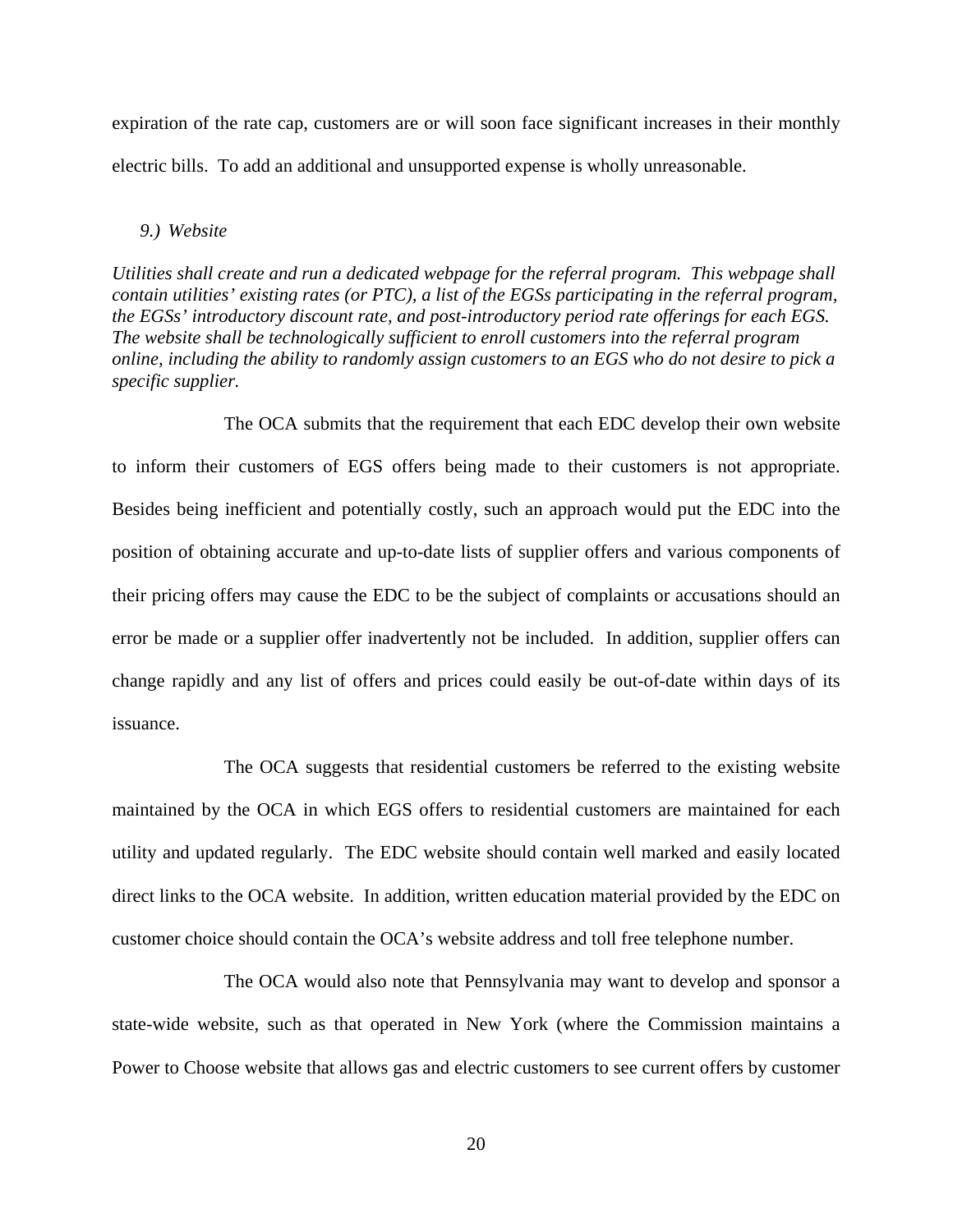class and by utility)<sup>13</sup> and Connecticut<sup>14</sup> which allow the customer to see which suppliers are making offers in their area. The Connecticut website allows the customer to see the price differential and savings, if any, based on a calculation of average bills. Such a website could include up-to-date information on prices and other key aspects of supplier offers, such as termination fees, security deposits, and other recurring or non-recurring charges that the EGS includes in its contracts.

# *10.) Promotion*

*Utilities and EGSs shall promote referral programs by providing customers with accurate information through the Internet, a dedicated toll-free telephone line, media advertising, direct mailings and other appropriate means. All informational materials promoting a referral program must conspicuously disclose that the savings offered during the introductory period are not guaranteed beyond that period.* 

 The OCA does not object to continued education by EDCs and the Commission concerning customer choice and how to find additional information about specific EGS offers, including the potential for discounts for first-time customers. EDCs should not be required to "promote" introductory offers or referral programs as this conflicts with the EDC's role in educating consumers.

# REFERRAL PROGRAM ENROLLMENT LETTER

*A utility's enrollment confirmation letter to a customer participating in a referral program shall include the following:* 

- *1. The effective date of the enrollment, and the name of the EGS that will provide the service.*
- *2. A description of the introductory discount, including the method of calculation, and the length of the introductory period.*

 $13$ http://www3.dps.state.ny.us/P/PTCNY.nsf

<sup>14</sup> http://www.ctenergyinfo.com/display\_rates.htm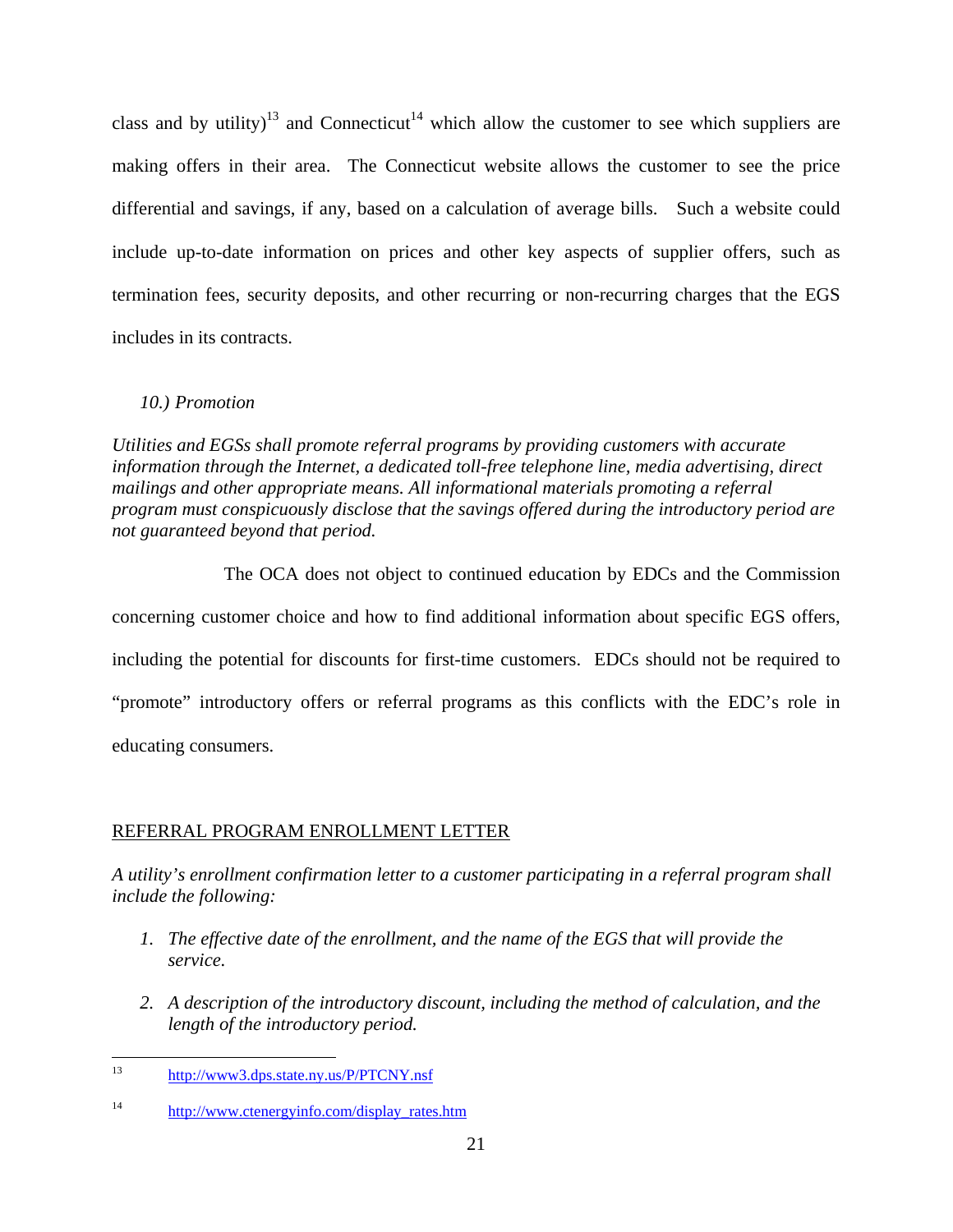- *3. Identification of the location of the discount on the customer's bill, and a notice that utility budget billing arrangements for residential customers will continue or can be initiated.*
- *4. A notice informing the customer that the EGS will contact the customer soon to offer it a sales agreement, and describing the effect of the sales agreement under the EGS Contract approach to the referral program, including the provisions for return to utility service.*
- *5. A notice informing the customer of its right to withdraw from the program during the introductory period upon notice.*
- *6. A description of the utility's roles and responsibilities as the delivery service provider and the utility's contact information.*
- *7. A description of the Commission's consumer complaint procedures available to EGS customers, and information on contacting the Commission with a complaint about an EGS.*

The OCA submits that requiring the EDC to issue this enrollment letter to a

customer of an EGS is inappropriate and at odds with plain language of the Commission's

regulations. Pursuant to 52 Pa. Code § 57.173 and 52 Pa. Code § 54.5, that obligation rests

solely with the EGS.

## EGS CONTRACT OPTION REQUIREMENTS

*The contract the EGS provides the customer under the EGS Contract approach must provide for the option to rescind service (past the 2 month introductory period) by the end of the first month of service under the EGS, conform to the provisions of the utility enrollment letter that are effective during the introductory period, and reflect the following principles for the period after the introductory period ends.* 

- *1. The term of the sale agreement shall be month-to-month, allowing either party to cancel upon notice consistent with that term.*
- *2. The price for electric commodity service shall be set under an "open price" provision allowing the EGS to change its price upon 15 day's notice to the customer, with that notice provided at least 30 days prior to the customer's next scheduled meter read.*
- *3. Notwithstanding any other provision of the contract, the customer shall be allowed to cancel the contract within the 15 day notice period of a price change from an EGS.*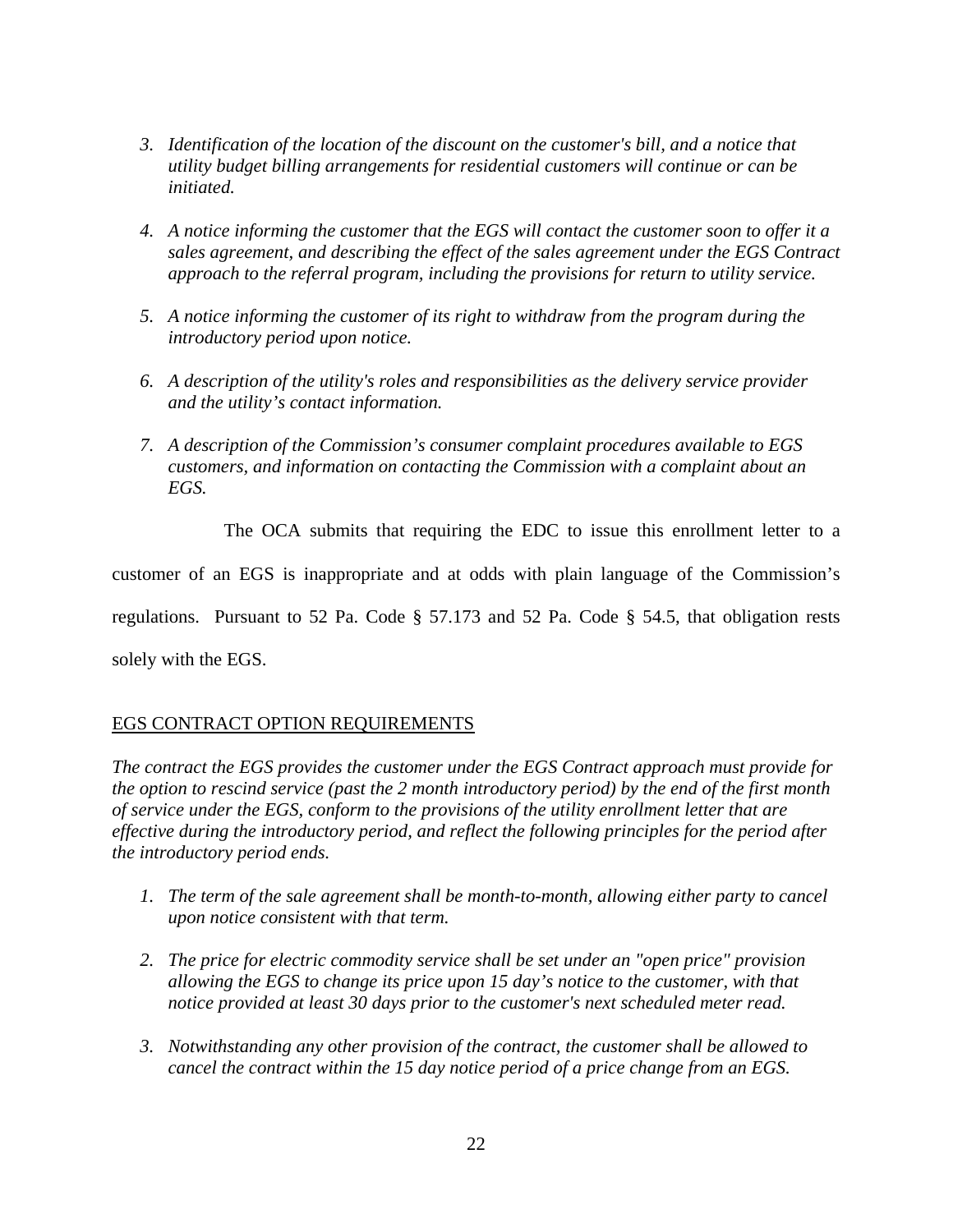- *4. The customer may cancel the contract without payment of a penalty or termination fee to the EGS. If notice of cancellation is not given at least 15 days prior to the next scheduled meter reading, the customer may request a special meter reading, which is typically subject to a service charge.*
- *5. The EGS must give 30 days notice, provided 30 days before a meter read, before it may assign a customer's contract to another service provider.*
- *6. Any change to the contract, other than to the open price provision, shall require the customer's affirmative consent, documented either by telephone, electronically or in writing.*

 The OCA does not support the suggestion that the Commission should establish certain contract terms for an EGS that chooses to offer a discount or other benefit to first-time customers. Furthermore, the OCA is strongly opposed to the proposal that an EGS can change the customer's price upon 15 days notice. This notice provision is contrary to 52 Pa. Code. § 54.6, which sets forth the disclosure obligations of an EGS for fixed and variable price agreements. See, e.g., subsection (g) which requires the EGS to make certain disclosures to customers with fixed price agreements in the event there is a change of terms.